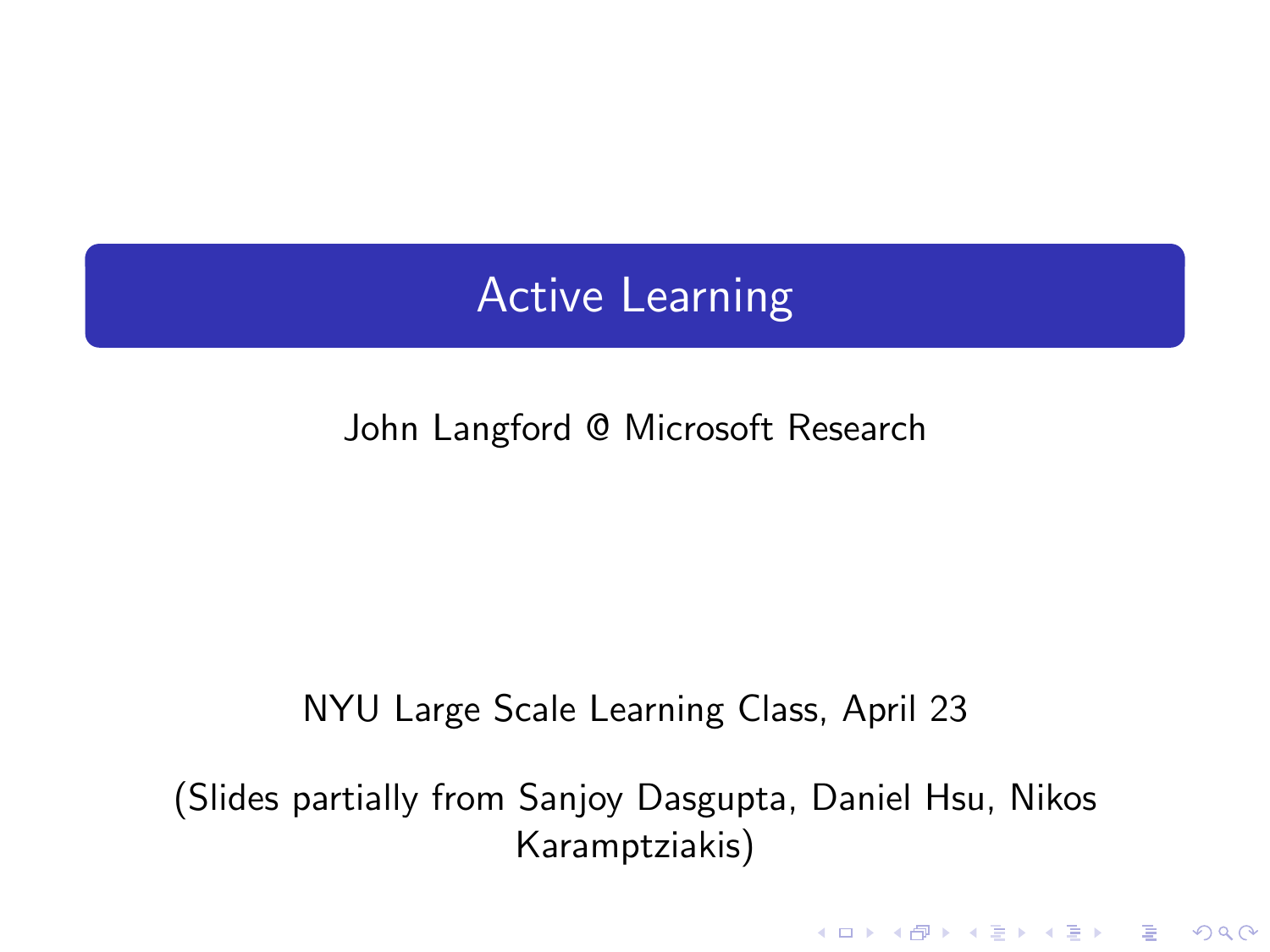## An instrument of mass machine learning

#### Mechanical Turk is a marketplace for work.

We give businesses and developers access to an on-demand, scalable workforce. Workers select from thousands of tasks and work whenever it's convenient.

255.697 HITs available. View them now.

#### **Make Money** by working on HITs

HITs - Human Intelligence Tasks - are individual tasks that you work on. Find HITs now.

#### As a Mechanical Turk Worker vou:

- Can work from home
- . Choose your own work hours
- · Get paid for doing good work



#### **Get Results** from Mechanical Turk Workers

Ask workers to complete HITs - Human Intelligence Tasks - and get results using Mechanical Turk, Register Now

#### As a Mechanical Turk Requester you:

- . Have access to a global, on-demand, 24 x 7 workforce
- . Get thousands of HITs completed in minutes
- Pay only when you're satisfied with the results



**KORK STRAIN A BAR SHOP** 

#### How can we formalize it's use?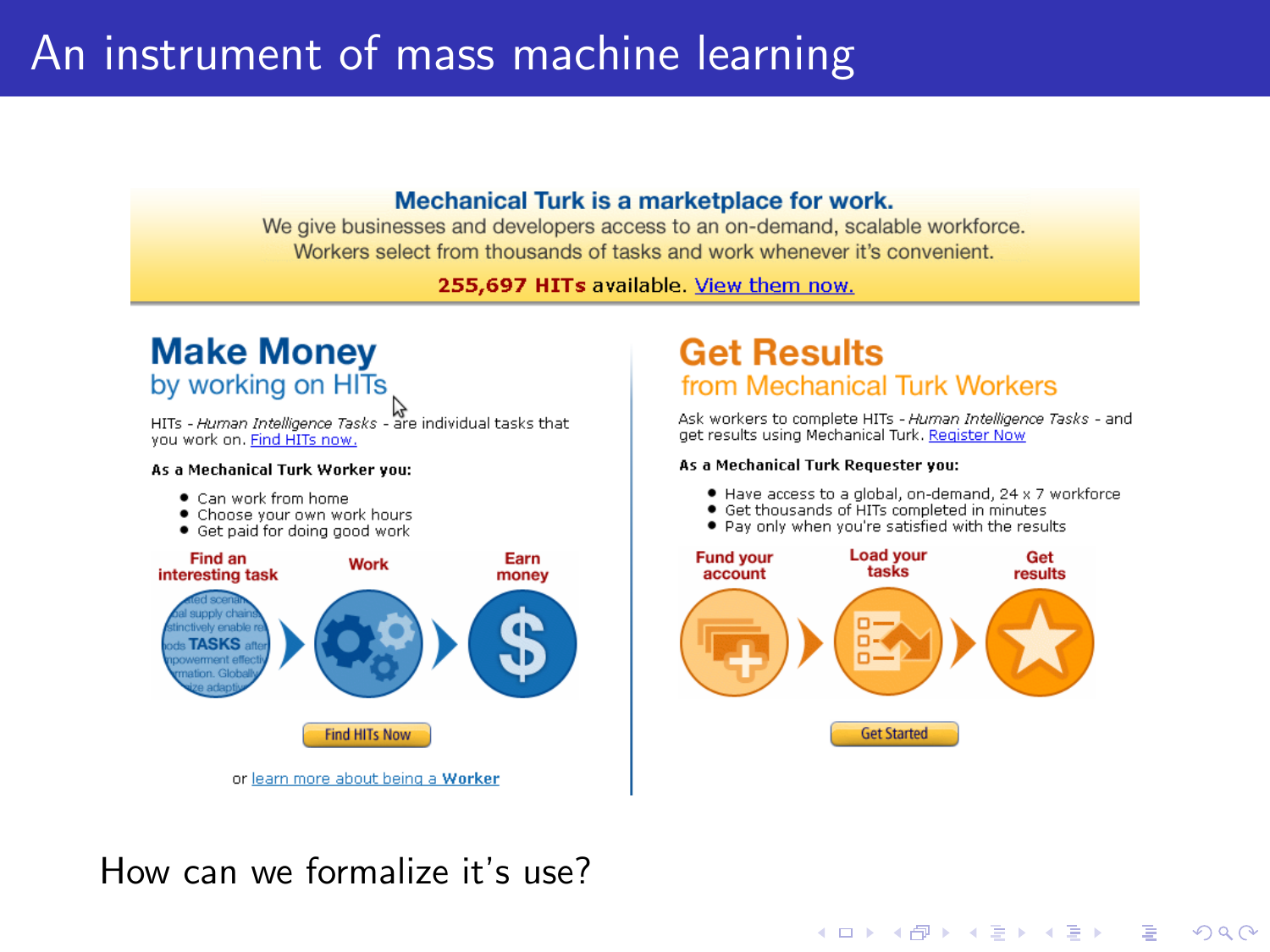K ロ ▶ K @ ▶ K 할 > K 할 > 1 할 > 1 이익어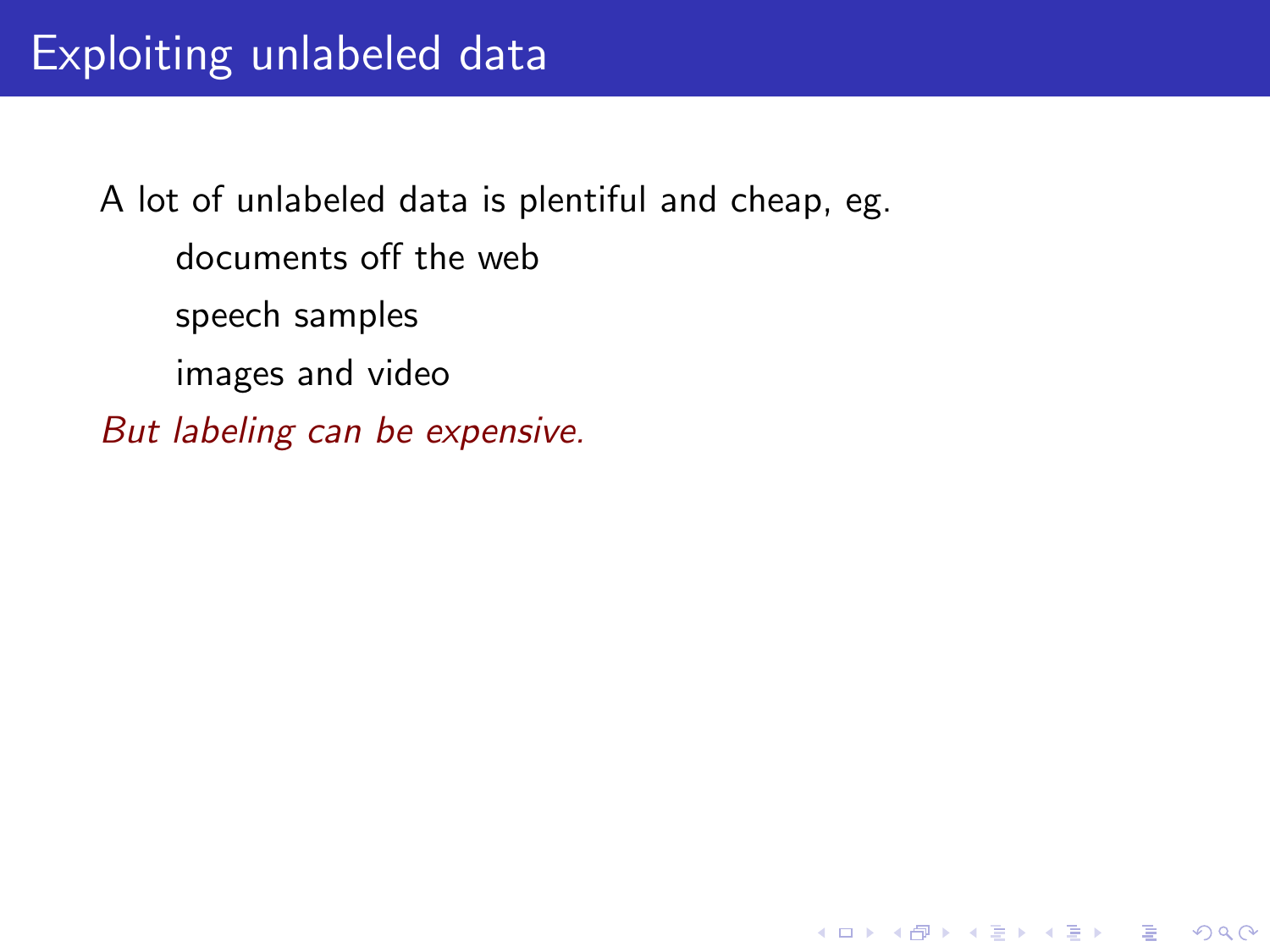$\mathbf{E} = \mathbf{A} \oplus \mathbf{A} + \mathbf{A} \oplus \mathbf{A} + \mathbf{A} \oplus \mathbf{A} + \mathbf{A} \oplus \mathbf{A} + \mathbf{A} \oplus \mathbf{A} + \mathbf{A} \oplus \mathbf{A} + \mathbf{A} \oplus \mathbf{A} + \mathbf{A} \oplus \mathbf{A} + \mathbf{A} \oplus \mathbf{A} + \mathbf{A} \oplus \mathbf{A} + \mathbf{A} \oplus \mathbf{A} + \mathbf{A} \oplus \mathbf{A} + \mathbf{A} \oplus \mathbf{A} + \mathbf{A$ 

 $2990$ 



Unlabeled points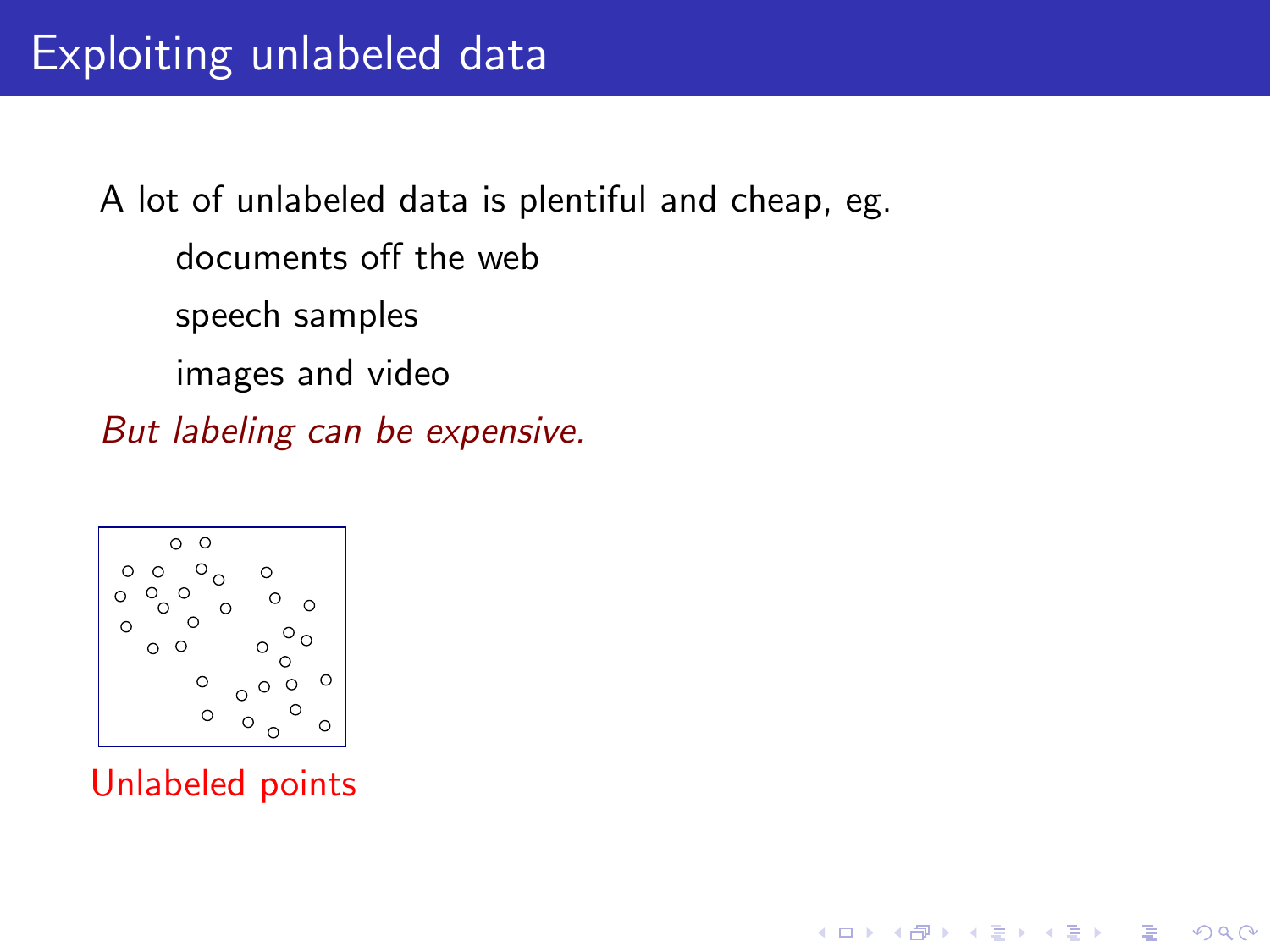



Unlabeled points Supervised learning

 $\left\{ \begin{array}{ccc} \pm & \pm & \pm \end{array} \right.$ 

 $2990$ 

 $\Rightarrow$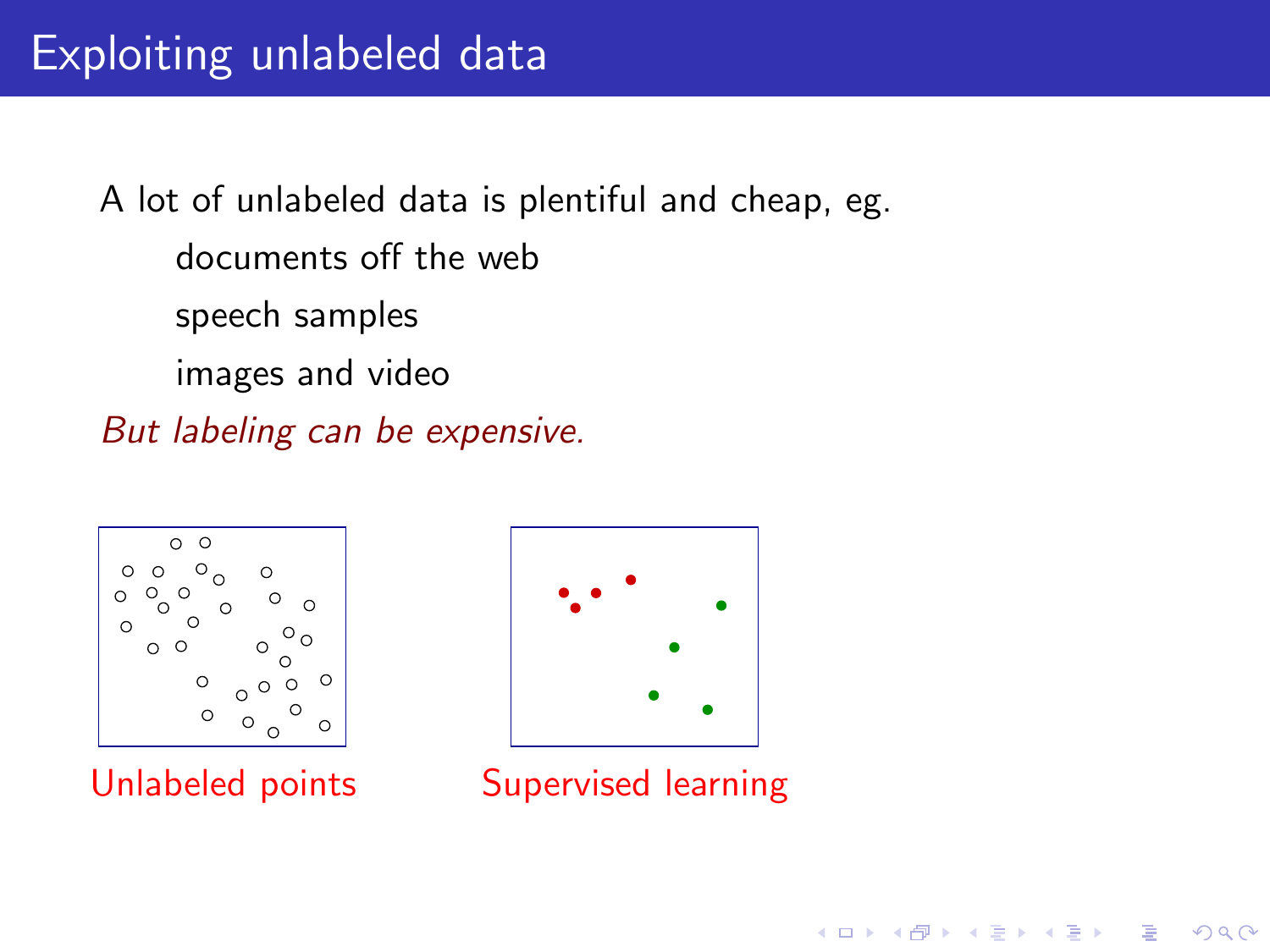





Unlabeled points Supervised learning Semisupervised and active learning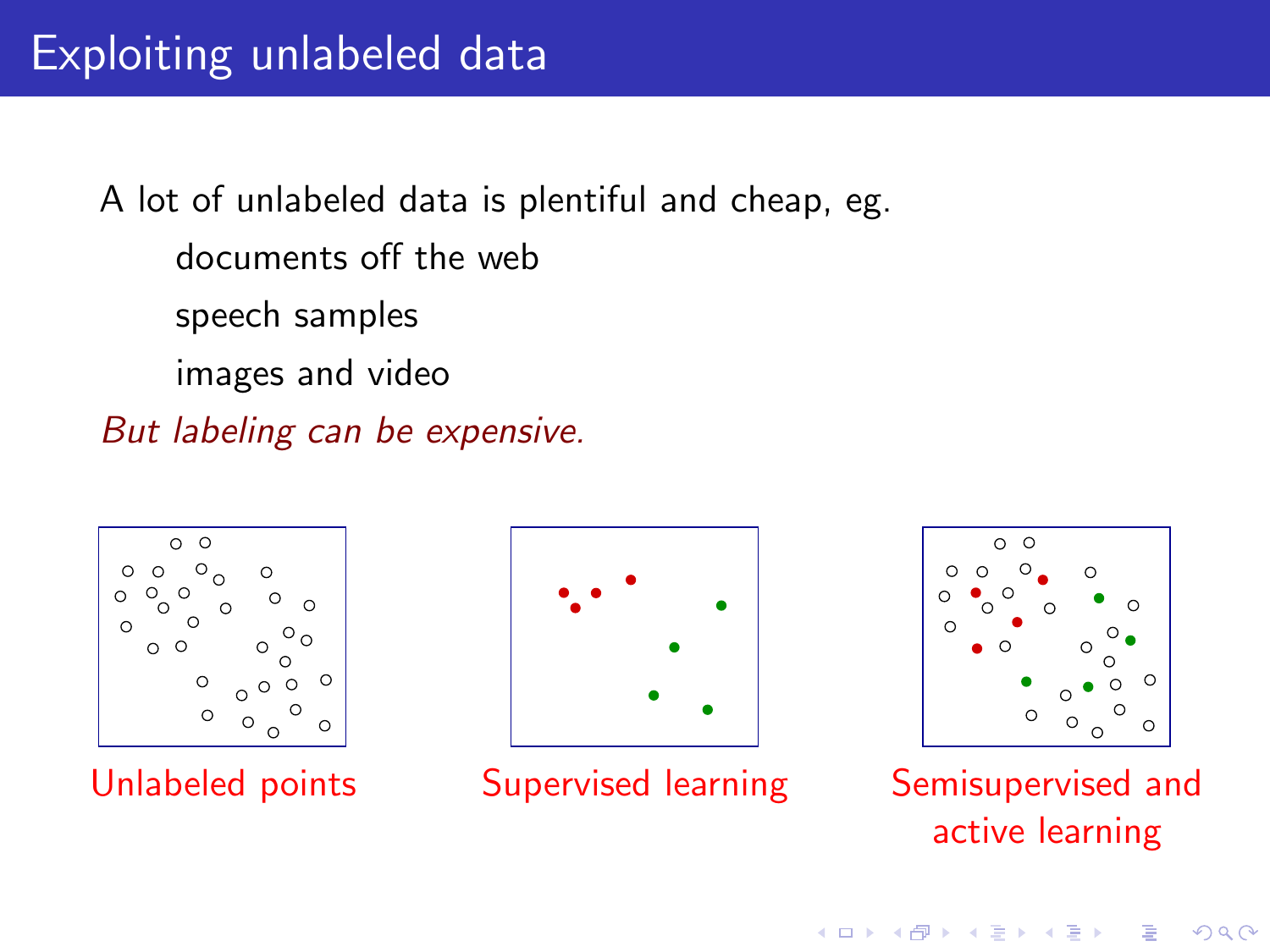Can interaction help us learn effectively?

The Active Learning Setting

Repeatedly:

- $\bullet$  Observe unlabeled example x.
- **2** Asking for label? Yes/no
- $\bullet$  If yes, observe label y.

Goal: Simultaneously optimize quality of learned classifier and minimize the number of labels requested.

**KORK ERKER ADE YOUR**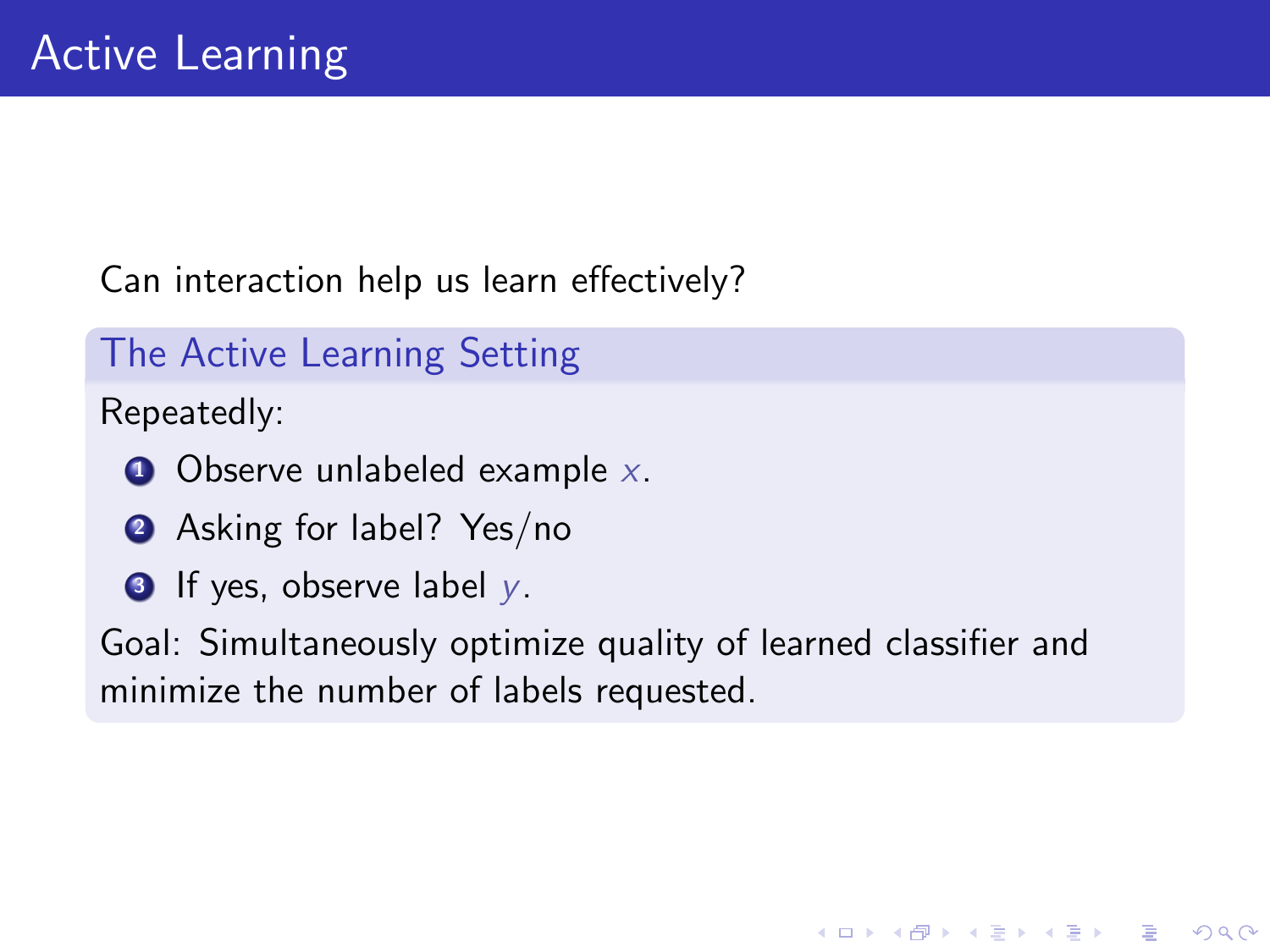Start with a pool of unlabeled data Pick a few points at random and get their labels Repeat

Fit a classifier to the labels seen so far Query the unlabeled point that is closest to the boundary (or most uncertain, or most likely to decrease overall uncertainty,...)

 $\mathbf{A} \equiv \mathbf{A} + \mathbf{B} + \mathbf{A} + \mathbf{B} + \mathbf{A} + \mathbf{B} + \mathbf{A} + \mathbf{B} + \mathbf{A} + \mathbf{B} + \mathbf{A} + \mathbf{B} + \mathbf{A} + \mathbf{B} + \mathbf{A} + \mathbf{B} + \mathbf{A} + \mathbf{B} + \mathbf{A} + \mathbf{B} + \mathbf{A} + \mathbf{B} + \mathbf{A} + \mathbf{B} + \mathbf{A} + \mathbf{B} + \mathbf{A} + \mathbf{B} + \mathbf{A} + \mathbf{B} + \math$ 

 $2990$ 

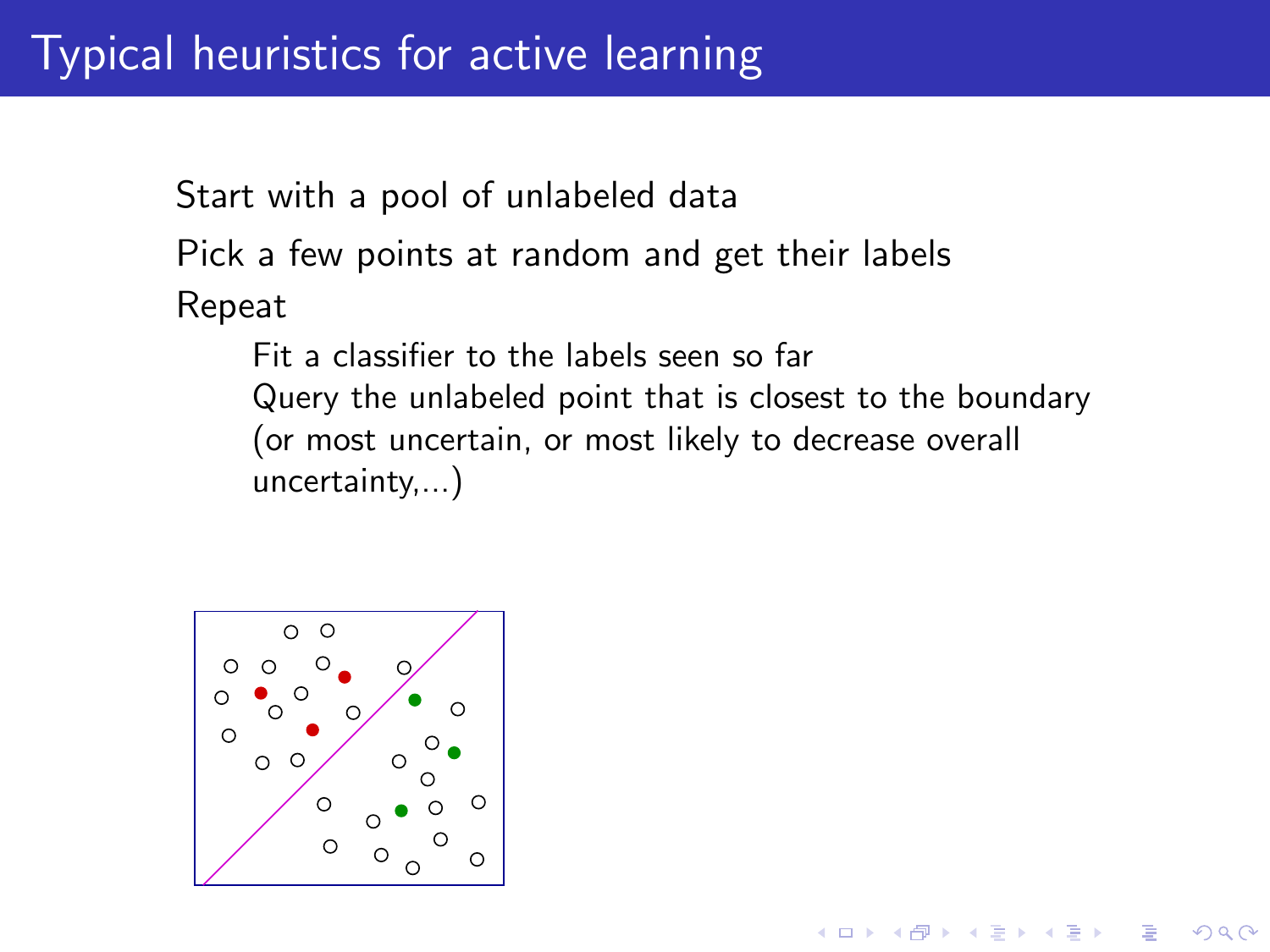Start with a pool of unlabeled data Pick a few points at random and get their labels Repeat

> Fit a classifier to the labels seen so far Query the unlabeled point that is closest to the boundary (or most uncertain, or most likely to decrease overall uncertainty,...)



Biased sampling: the labeled points are not representative of the underlying distribution!

**KORK ERKER ADE YOUR**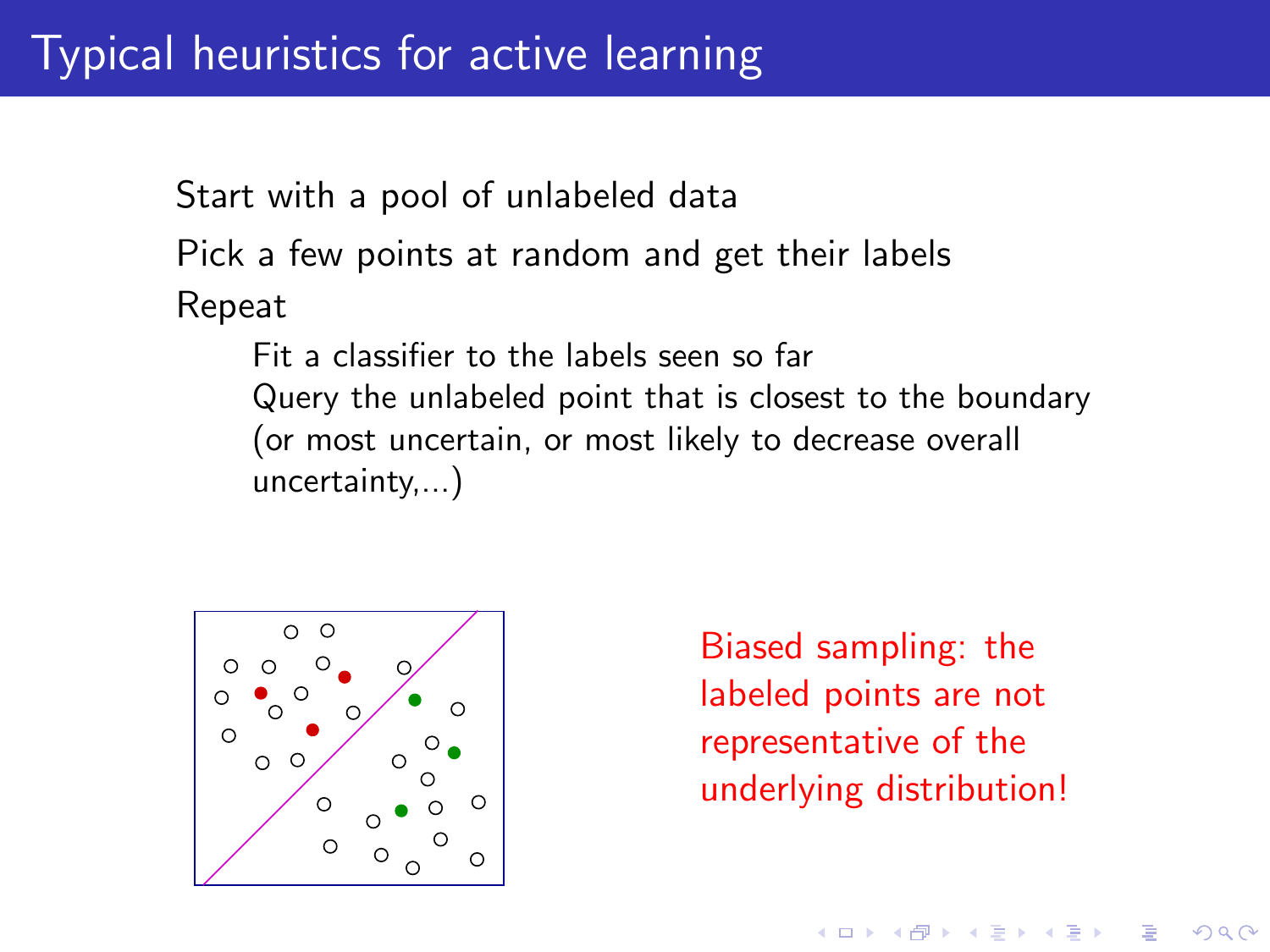# Sampling bias

Start with a pool of unlabeled data

Pick a few points at random and get their labels

Repeat

Fit a classifier to the labels seen so far Query the unlabeled point that is closest to the boundary (or most uncertain, or most likely to decrease overall uncertainty,...)

Example:



**KORK ERKER ADE YOUR**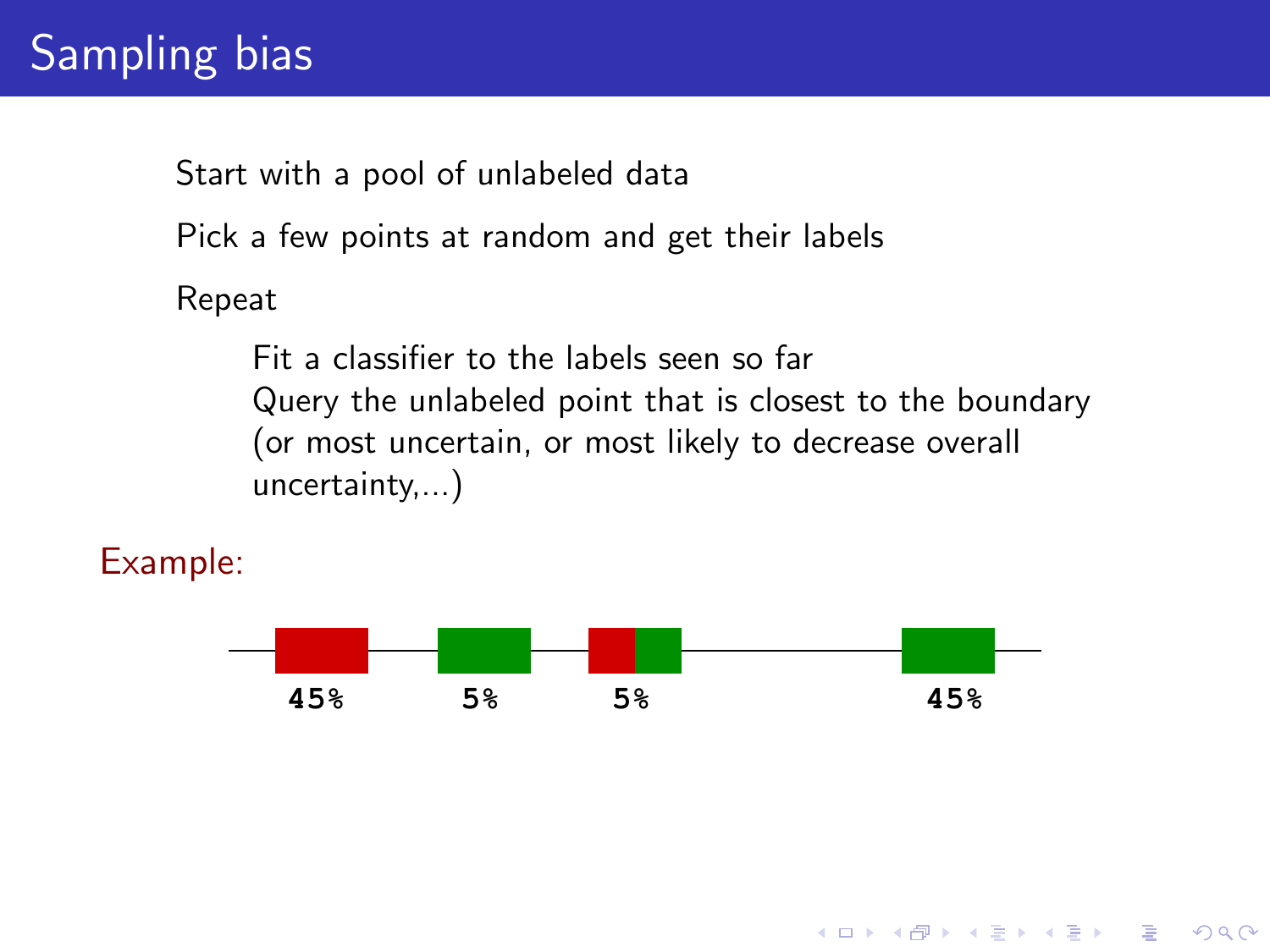# Sampling bias

Start with a pool of unlabeled data

Pick a few points at random and get their labels

Repeat

Fit a classifier to the labels seen so far Query the unlabeled point that is closest to the boundary (or most uncertain, or most likely to decrease overall uncertainty,...)

Example:



Even with infinitely many labels, converges to a classifier with 5% error instead of the best achievable, 2.5%. Not consistent!

**K ロ ▶ K @ ▶ K 할 X X 할 X 및 할 X X Q Q O** 

This problem occurs in practice.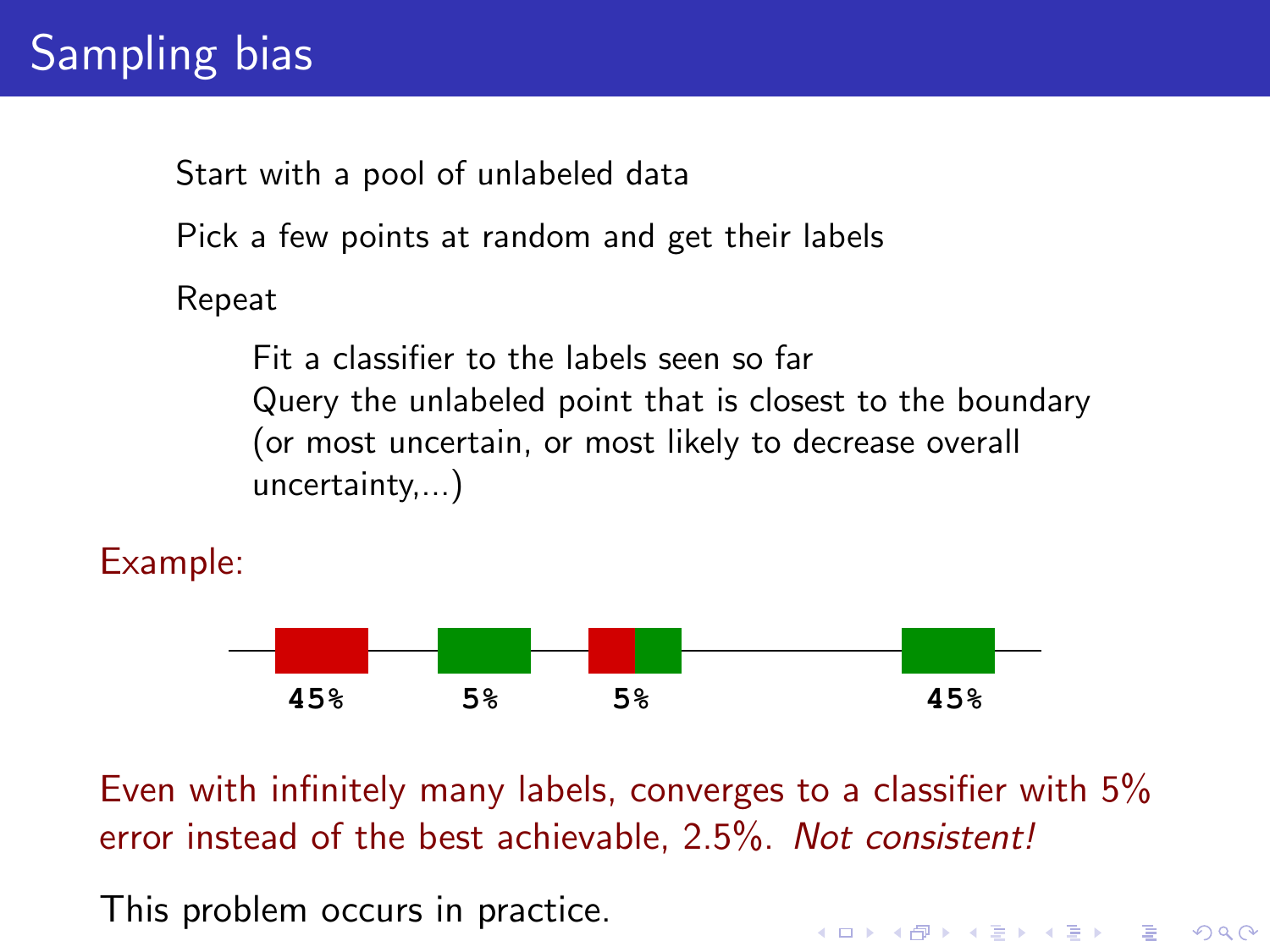#### $S = \emptyset$

While (unlabeled examples remain)

- $\bullet$  Receive unlabeled example x.
- **2** Choose a probability of labeling p.
- **3** With probability  $p$  get label  $y$ , and add  $(x, y, \frac{1}{p})$  $\frac{1}{p}$ ) to S.
- $\bullet$  Let  $h =$  Learn(S).

Consistency Theorem: For all methods choosing  $p > 0$ , the algorithm is consistent.

**KORK ERKER ADE YOUR**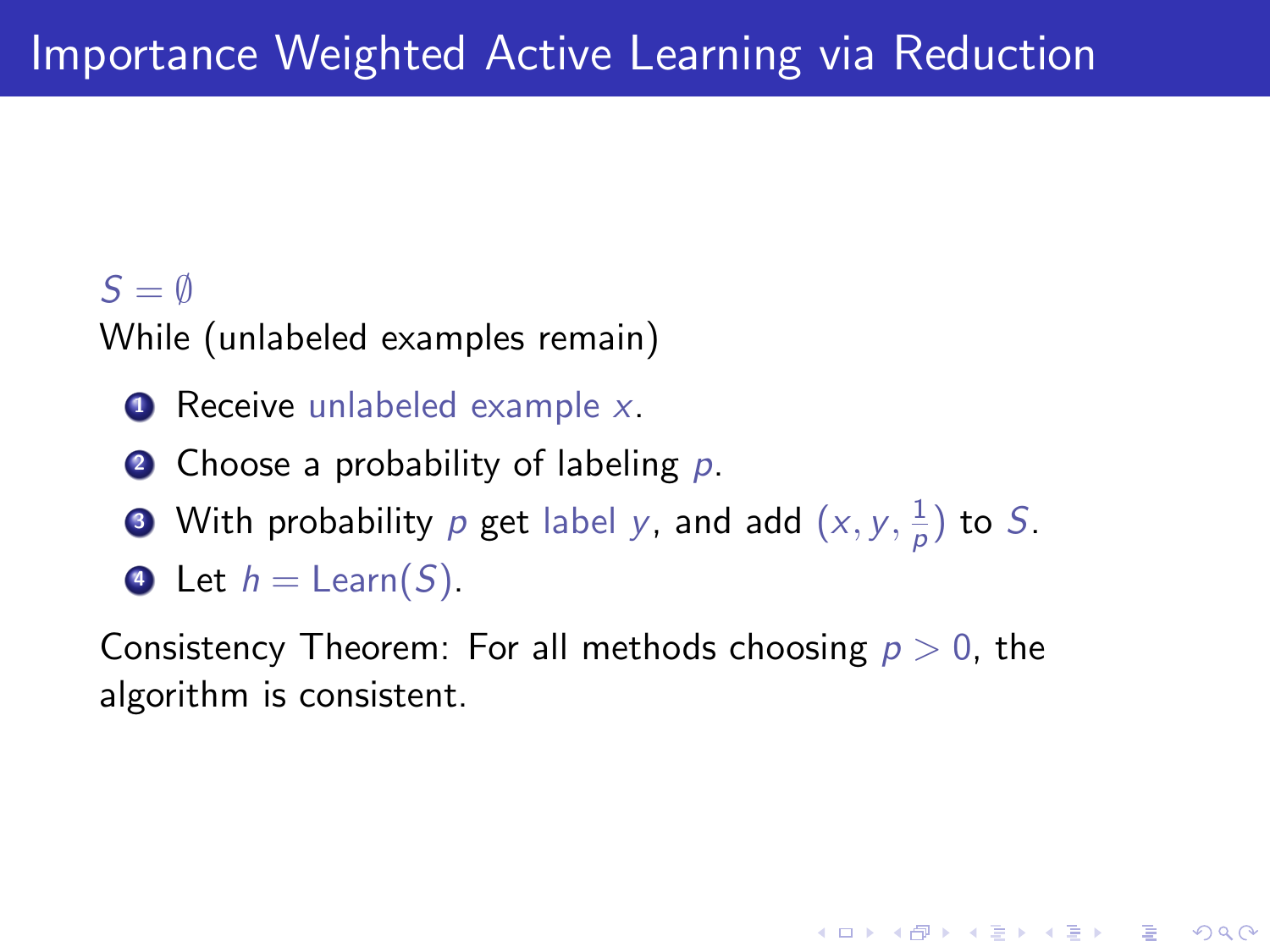#### On the kth unlabeled point

let:  $\hat{\mathrm{e}}(h, S) = \frac{1}{k} \sum_{(x,y,i) \in S} i \mathbb{1}(h(x) \neq y) = \text{importance weighted}$ error rate.

K ロ ▶ K @ ▶ K 할 > K 할 > 1 할 > 1 이익어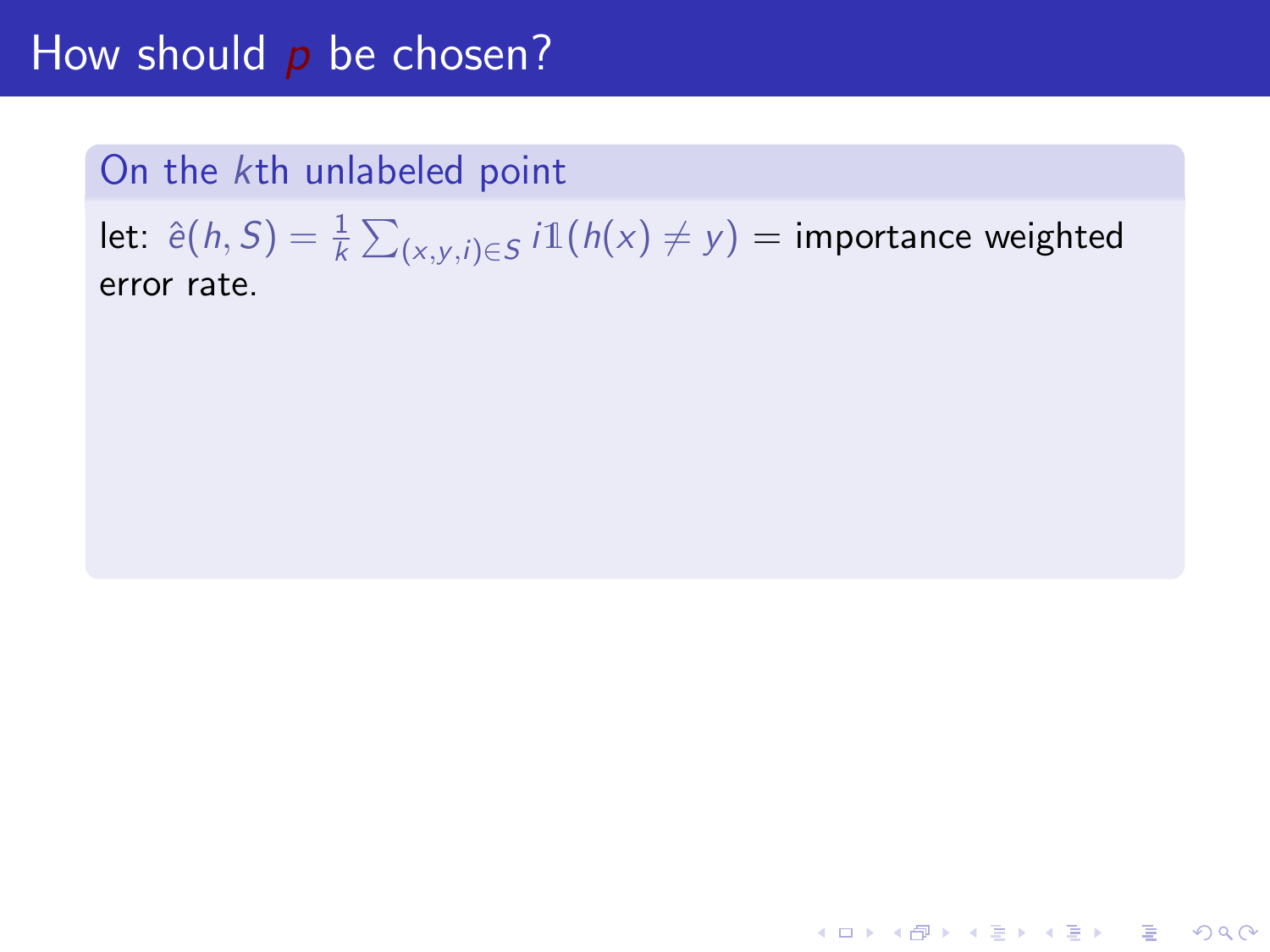#### On the kth unlabeled point

let:  $\hat{\mathrm{e}}(h, S) = \frac{1}{k} \sum_{(x,y,i) \in S} i \mathbb{1}(h(x) \neq y) = \text{importance weighted}$ error rate.

K ロ ▶ K @ ▶ K 할 > K 할 > 1 할 > 1 이익어

Let  $h' =$  minimum error rate hypothesis choosing other label.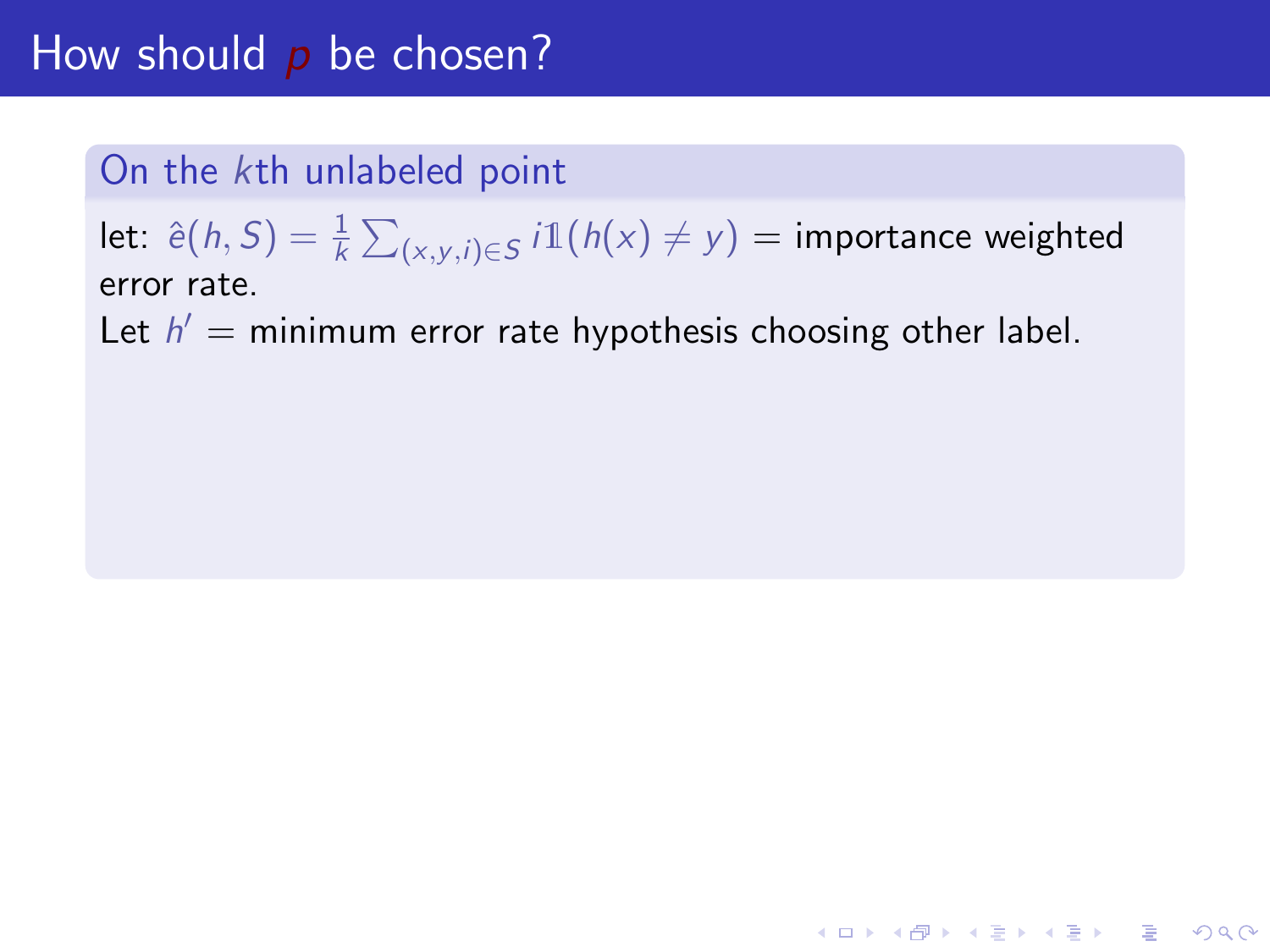#### On the kth unlabeled point

let:  $\hat{\mathrm{e}}(h, S) = \frac{1}{k} \sum_{(x,y,i) \in S} i \mathbb{1}(h(x) \neq y) = \text{importance weighted}$ error rate.

**KORK ERKER ADE YOUR** 

Let  $h' =$  minimum error rate hypothesis choosing other label.

Let  $\Delta = \hat{e}(h', S) - \hat{e}(h, S) =$  error rate difference.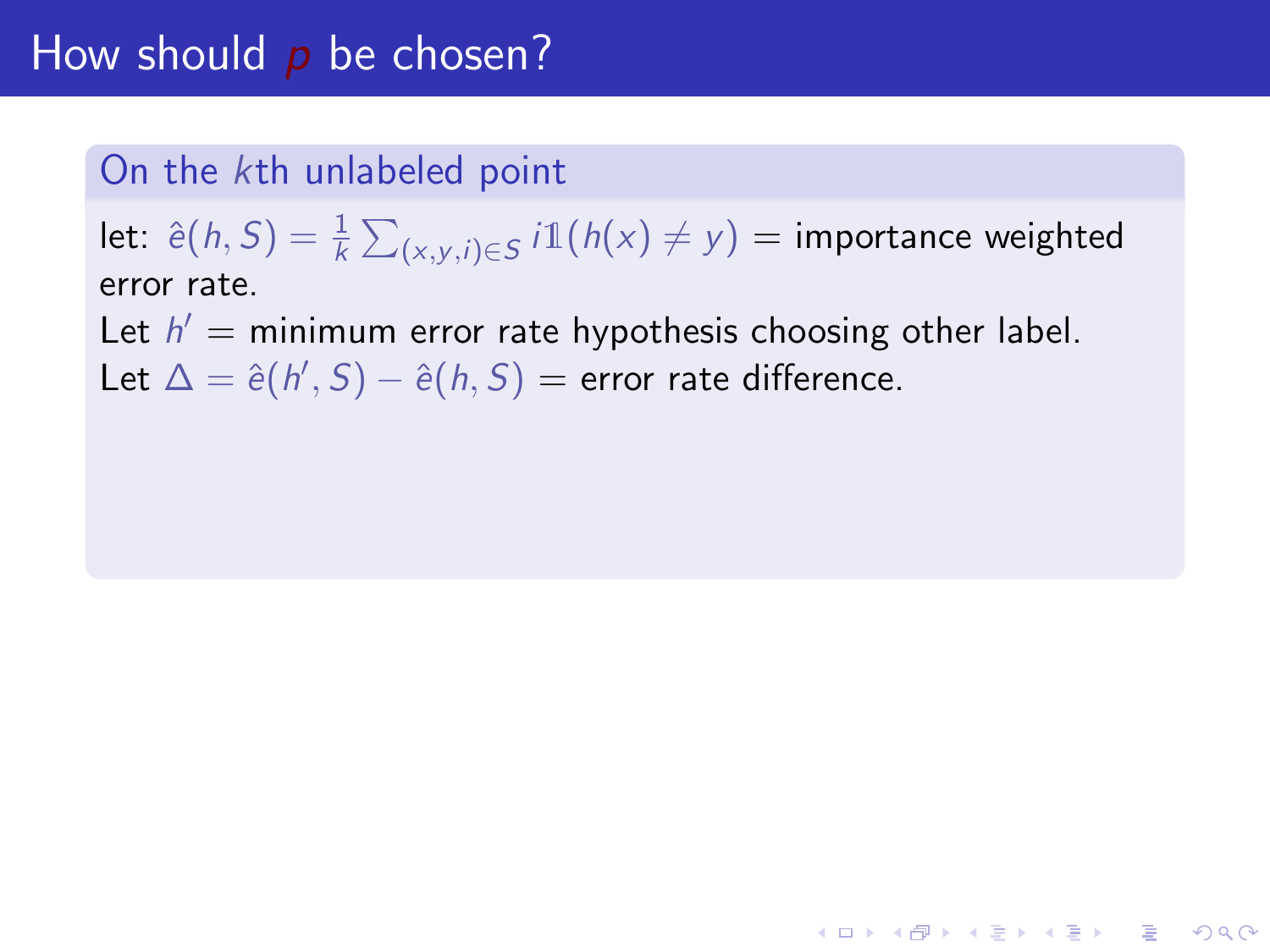#### On the kth unlabeled point

let:  $\hat{\mathrm{e}}(h, S) = \frac{1}{k} \sum_{(x,y,i) \in S} i \mathbb{1}(h(x) \neq y) = \text{importance weighted}$ error rate.

**KORKA SERKER ORA** 

Let  $h' =$  minimum error rate hypothesis choosing other label.

Let  $\Delta = \hat{e}(h', S) - \hat{e}(h, S) =$  error rate difference.

Choose  $p = 1$  if  $\Delta \leq O\left(\sqrt{\frac{\log k}{k}}\right)$ k  $\setminus$ 

Otherwise, let  $p = O\left(\frac{\log k}{\Delta^2 k}\right)$  $rac{\log k}{\Delta^2 k}$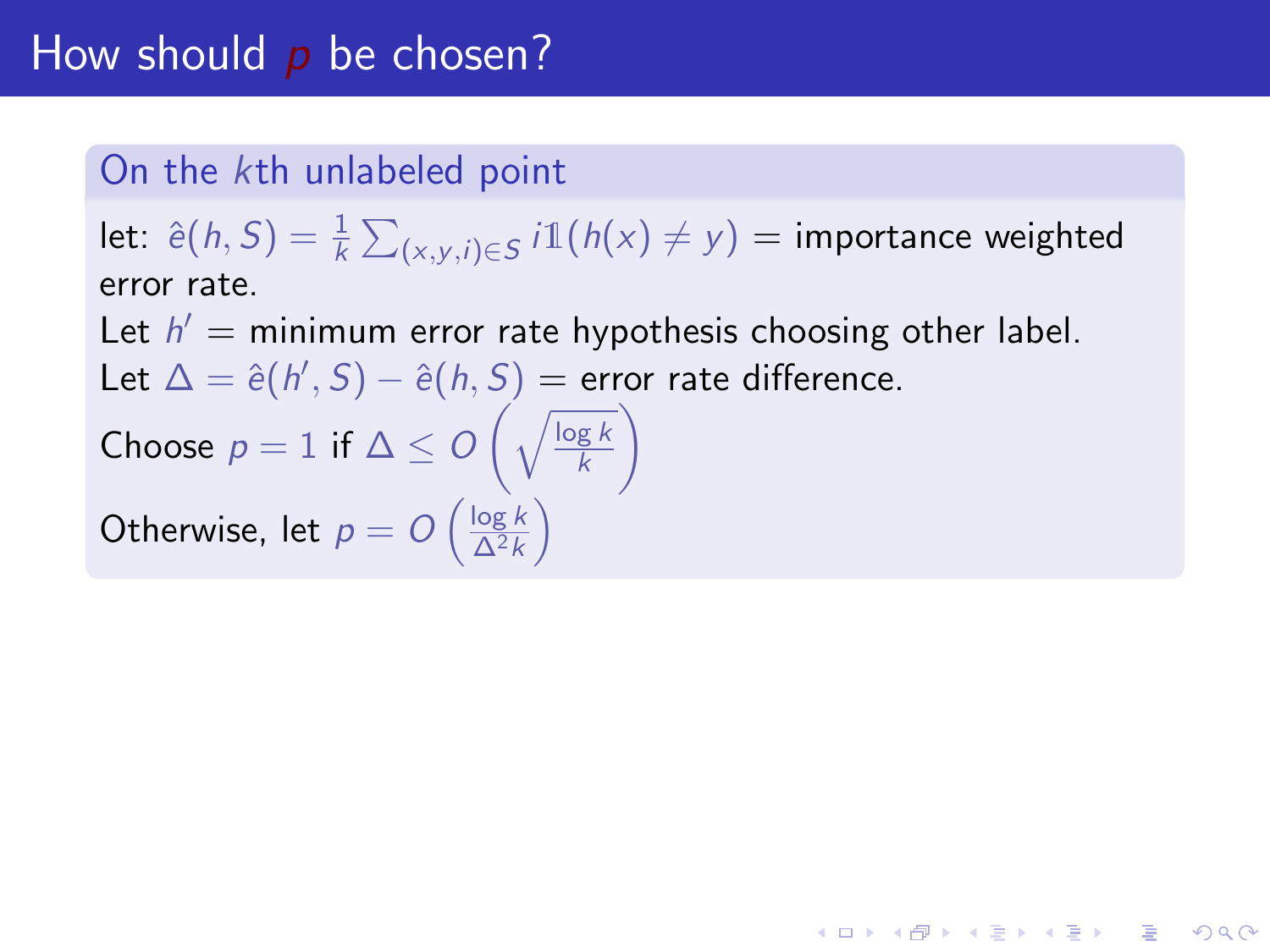#### On the kth unlabeled point

let:  $\hat{\mathrm{e}}(h, S) = \frac{1}{k} \sum_{(x,y,i) \in S} i \mathbb{1}(h(x) \neq y) = \text{importance weighted}$ error rate.

Let  $h' =$  minimum error rate hypothesis choosing other label.

Let  $\Delta = \hat{e}(h', S) - \hat{e}(h, S) =$  error rate difference.

Choose 
$$
p = 1
$$
 if  $\Delta \leq O\left(\sqrt{\frac{\log k}{k}}\right)$ 

Otherwise, let  $p = O\left(\frac{\log k}{\Delta^2 k}\right)$  $rac{\log k}{\Delta^2 k}$ 

Accuracy Theorem: With high probability, the IWAL reduction has a similar error rate to supervised learning on  $k$  points.

**KORKAR KERKER EL VOLO**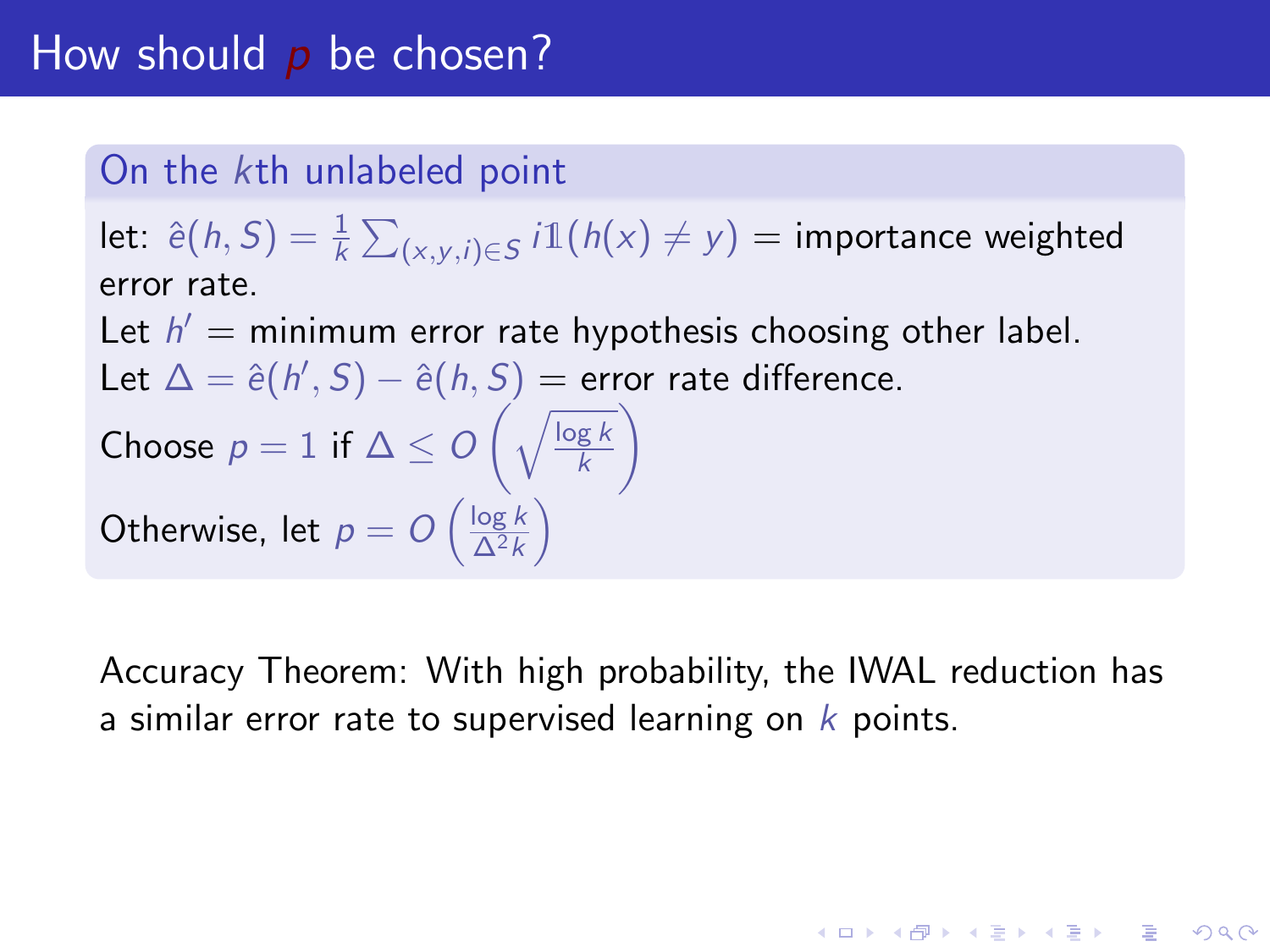#### On the kth unlabeled point

let:  $\hat{\mathrm{e}}(h, S) = \frac{1}{k} \sum_{(x,y,i) \in S} i \mathbb{1}(h(x) \neq y) = \text{importance weighted}$ error rate.

Let  $h' =$  minimum error rate hypothesis choosing other label.

Let  $\Delta = \hat{e}(h', S) - \hat{e}(h, S) =$  error rate difference.

Choose 
$$
p = 1
$$
 if  $\Delta \leq O\left(\sqrt{\frac{\log k}{k}}\right)$ 

Otherwise, let  $p = O\left(\frac{\log k}{\Delta^2 k}\right)$  $rac{\log k}{\Delta^2 k}$ 

Accuracy Theorem: With high probability, the IWAL reduction has a similar error rate to supervised learning on  $k$  points.

Efficiency Theorem: If there is a small disagreement coefficient  $\theta$ , the algorithm requires only  $O\left(\theta\sqrt{k\log k}\right)+$  a minimum due to noise.**AD A 4 4 4 5 A 5 A 5 A 4 D A 4 D A 4 PM**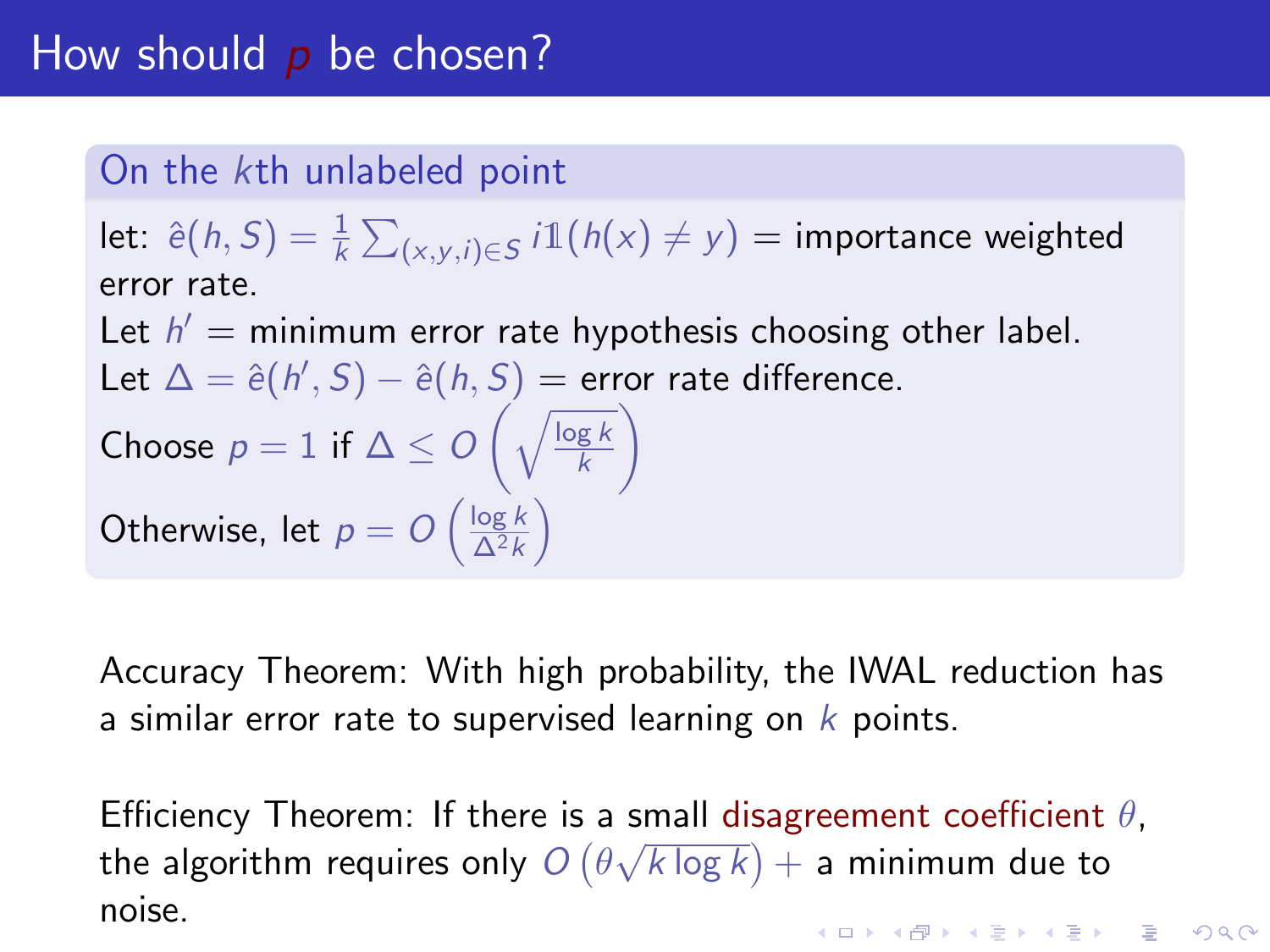Characterizes known examples where active learning can help. Defined for any set of classifiers H and distribution D.

**K ロ ▶ K @ ▶ K 할 X X 할 X 및 할 X X Q Q O**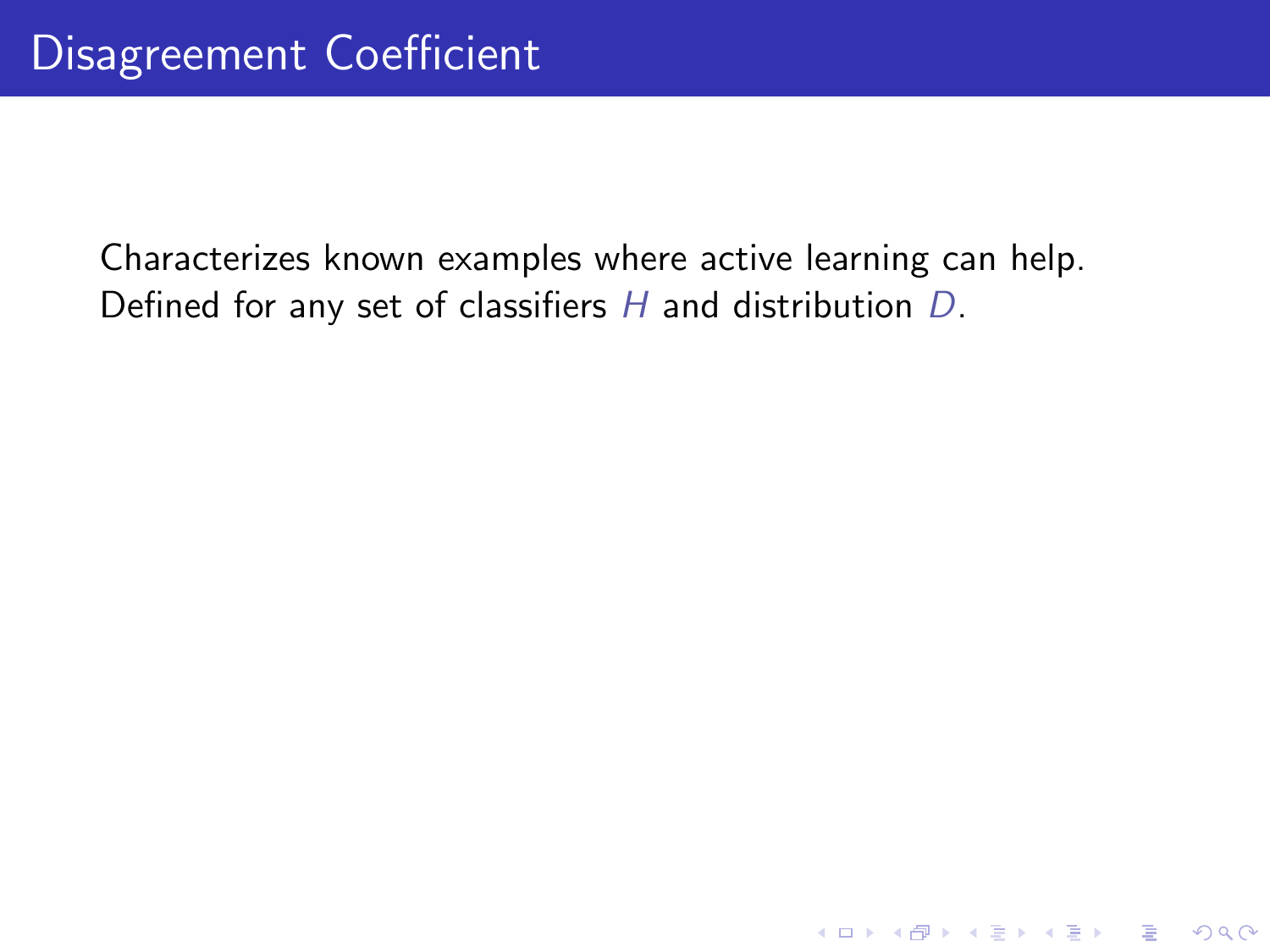Characterizes known examples where active learning can help. Defined for any set of classifiers  $H$  and distribution  $D$ .

For any  $\epsilon$  features x are of interest if there exists a hypothesis h:

**K ロ ▶ K @ ▶ K 할 X X 할 X 및 할 X X Q Q O** 

- **■** With error rate less than  $\epsilon$  larger than the best  $h^*$ .
- **2** That disagress with the best hypothesis,  $h^*(x) \neq h(x)$ .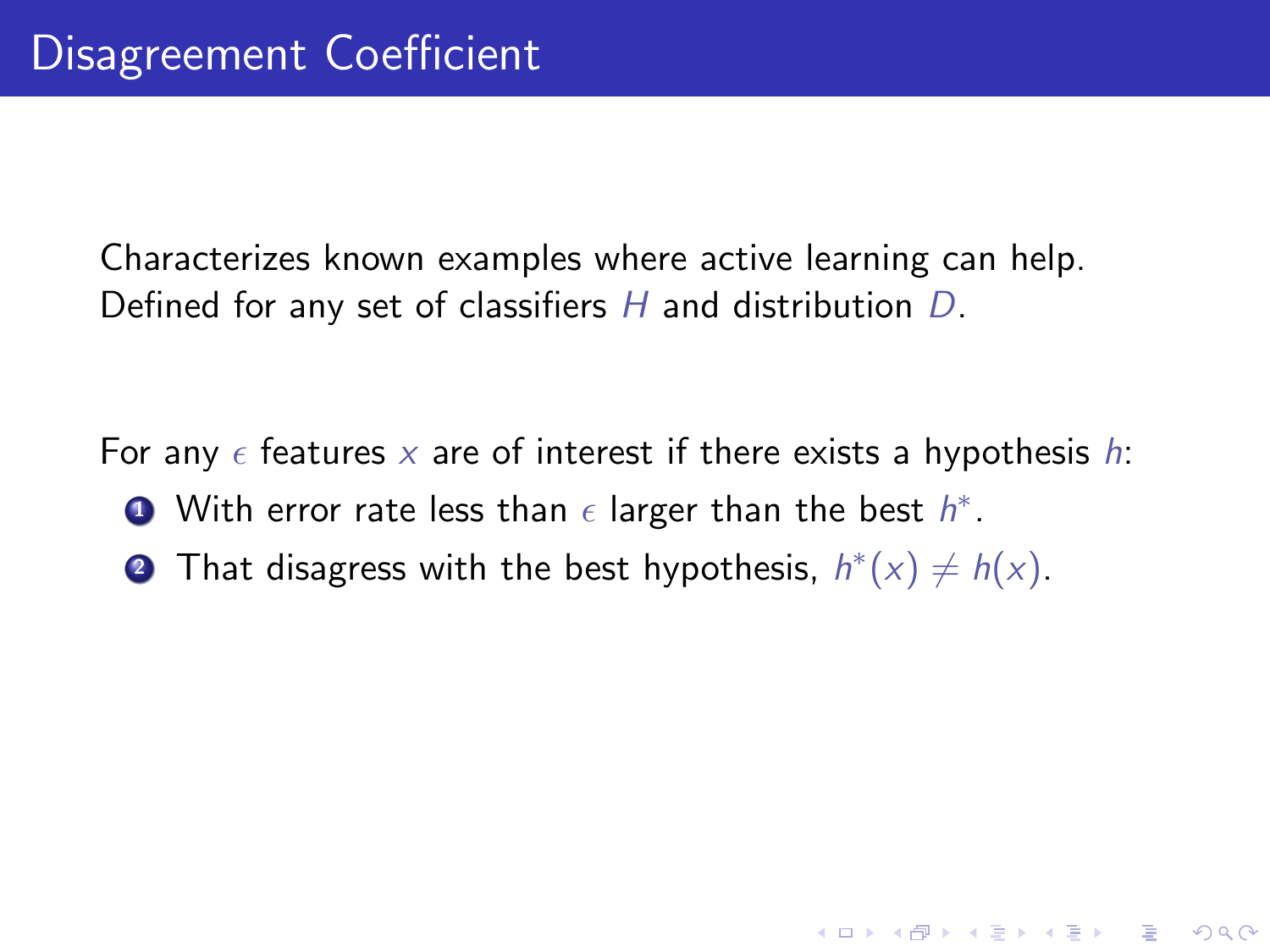Characterizes known examples where active learning can help. Defined for any set of classifiers  $H$  and distribution  $D$ .

For any  $\epsilon$  features x are of interest if there exists a hypothesis h:

- **■** With error rate less than  $\epsilon$  larger than the best  $h^*$ .
- **2** That disagress with the best hypothesis,  $h^*(x) \neq h(x)$ .

Disagreement coefficient is  $\theta = \max_{\epsilon} \frac{\Pr(\text{interesting}_{\epsilon} \times \text{)} }{\epsilon}$  $\epsilon$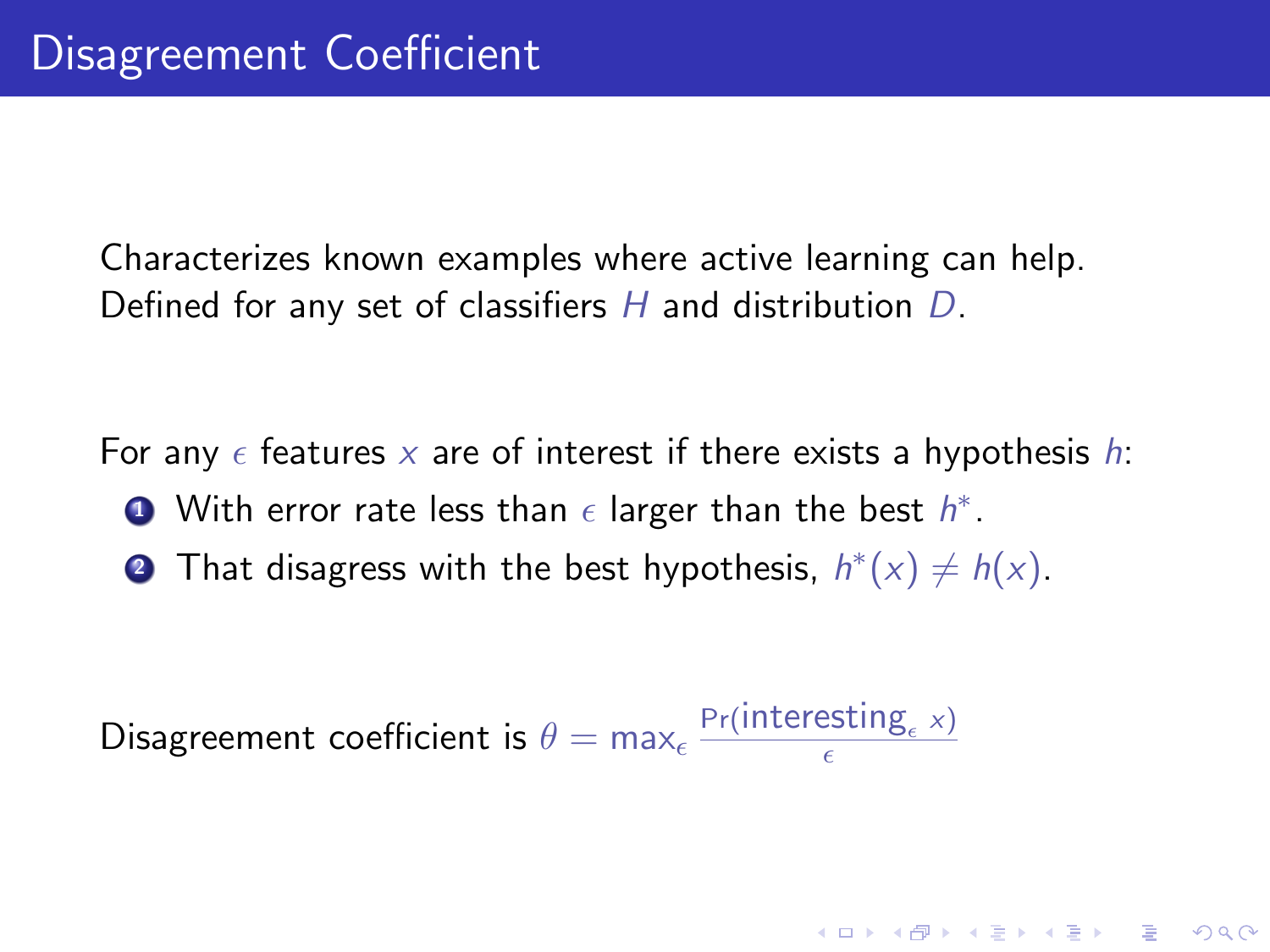K ロ ▶ K @ ▶ K 할 ▶ K 할 ▶ 이 할 → 9 Q @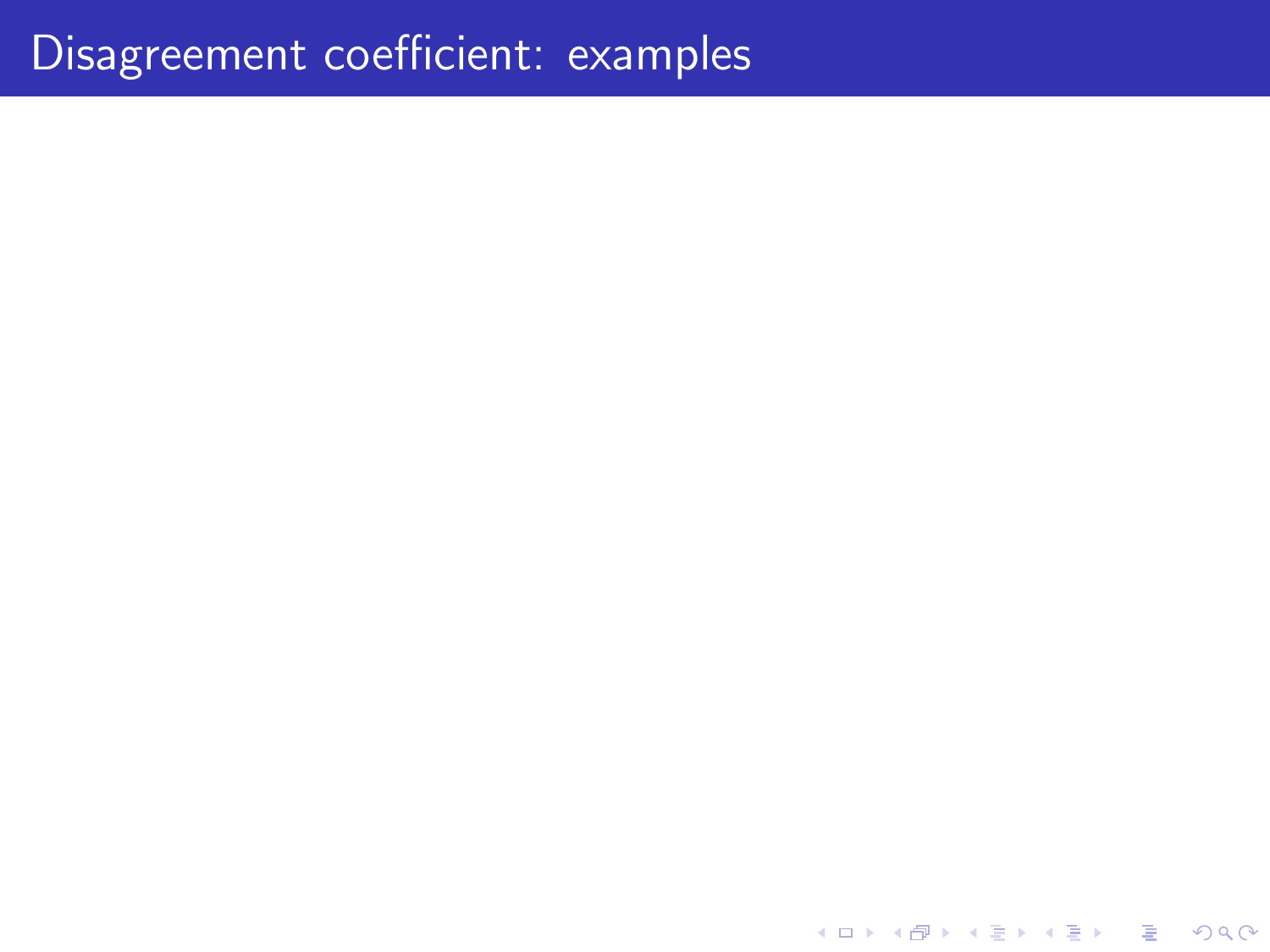$\bullet$  Thresholds in  $\mathbb R$ , any data distribution.

$$
\theta=2.
$$

K ロ ▶ K @ ▶ K 할 ▶ K 할 ▶ | 할 | ⊙Q @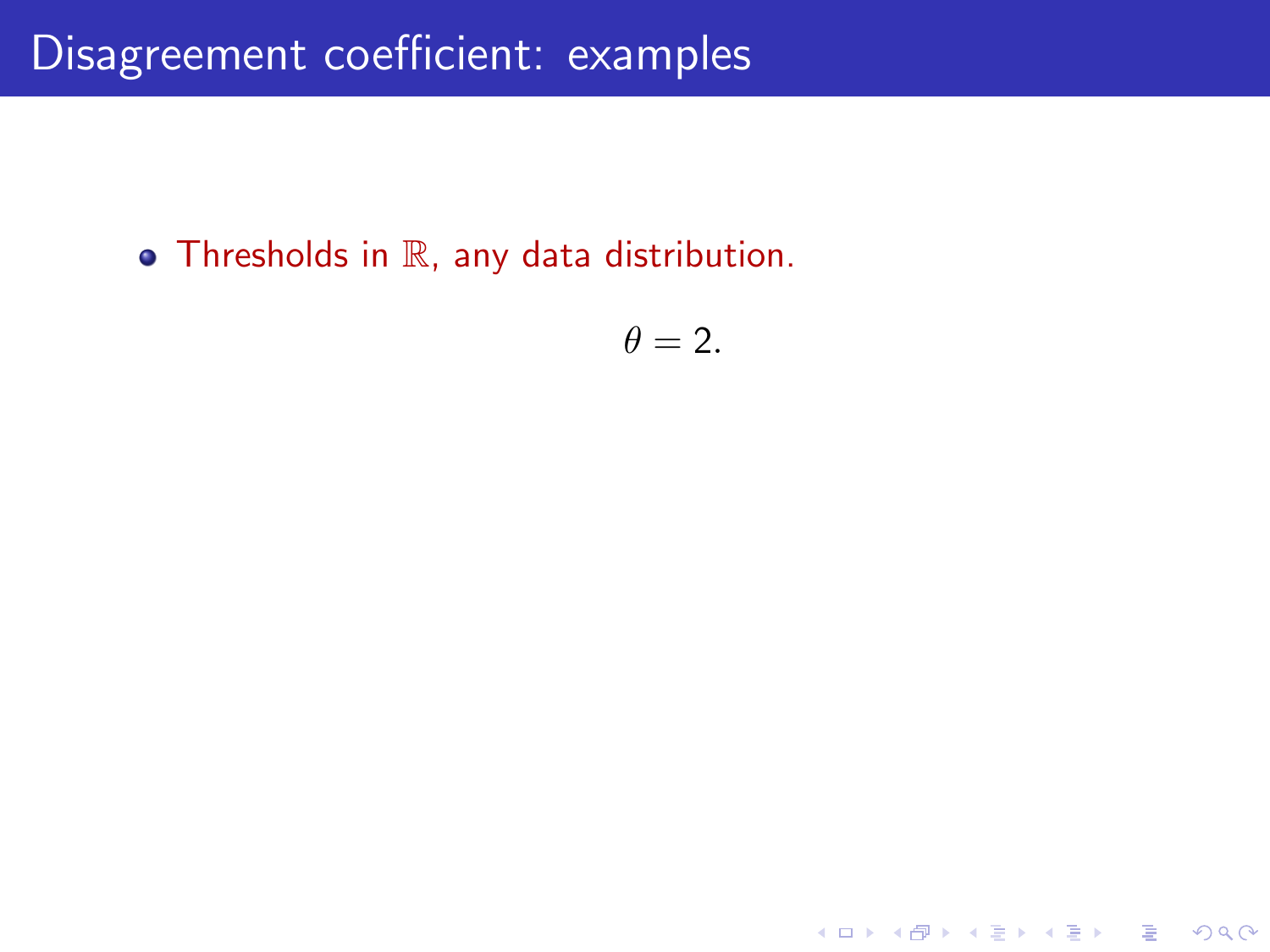$\bullet$  Thresholds in  $\mathbb R$ , any data distribution.

$$
\theta=2.
$$

Linear separators through the origin in  $\mathbb{R}^d$ , uniform data distribution. √

$$
\theta \leq \sqrt{d}.
$$

**K ロ ▶ K @ ▶ K 할 X X 할 X 및 할 X X Q Q O**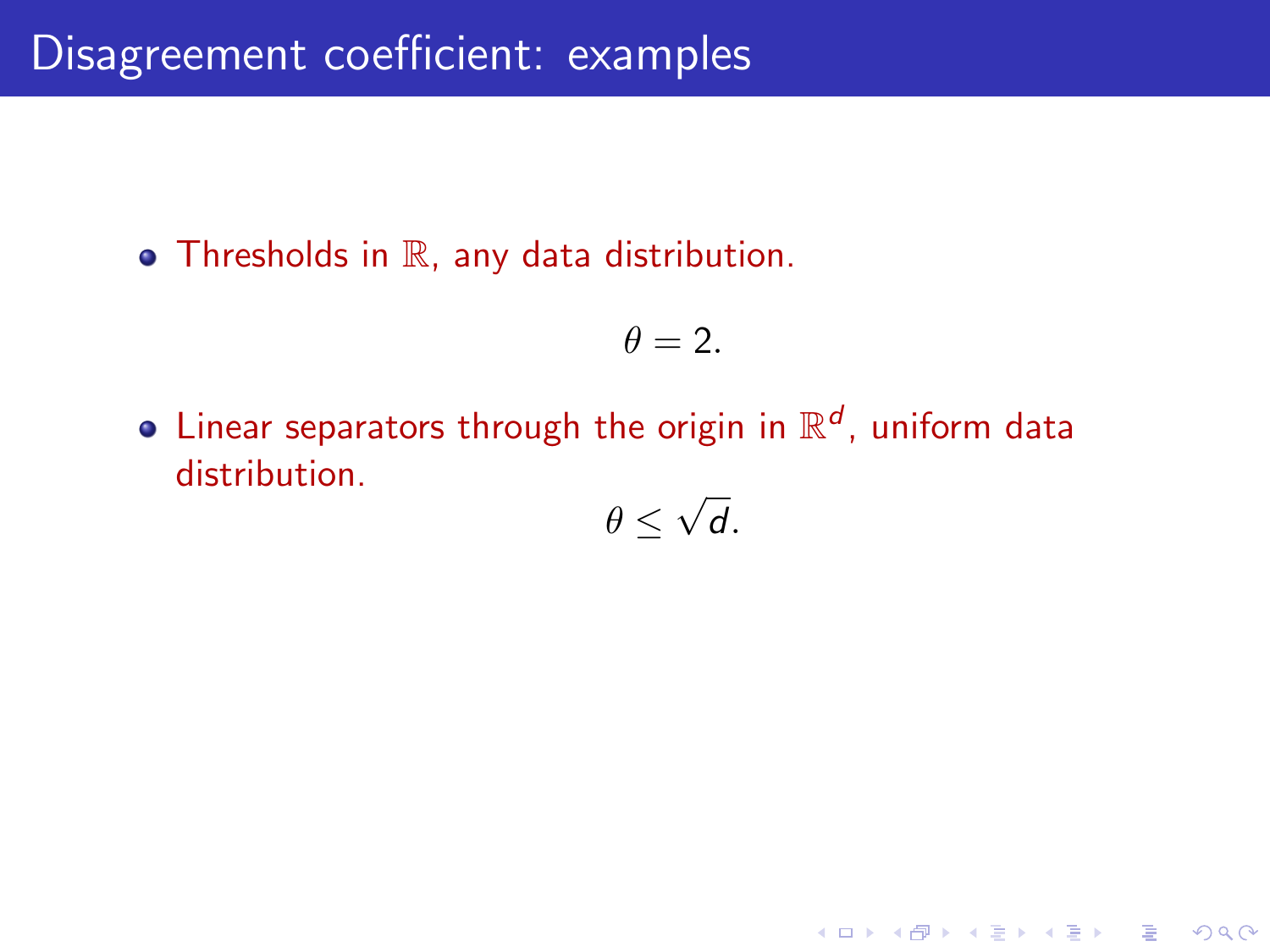$\bullet$  Thresholds in  $\mathbb R$ , any data distribution.

$$
\theta=2.
$$

Linear separators through the origin in  $\mathbb{R}^d$ , uniform data distribution. √

$$
\theta \leq \sqrt{d}.
$$

Linear separators in  $\mathbb{R}^d$ , smooth data density bounded away from zero.

$$
\theta \leq c(h^*)d
$$

**K ロ ▶ K @ ▶ K 할 X X 할 X 및 할 X X Q Q O** 

where  $c(h^*)$  is a constant depending on the target  $h^*$ .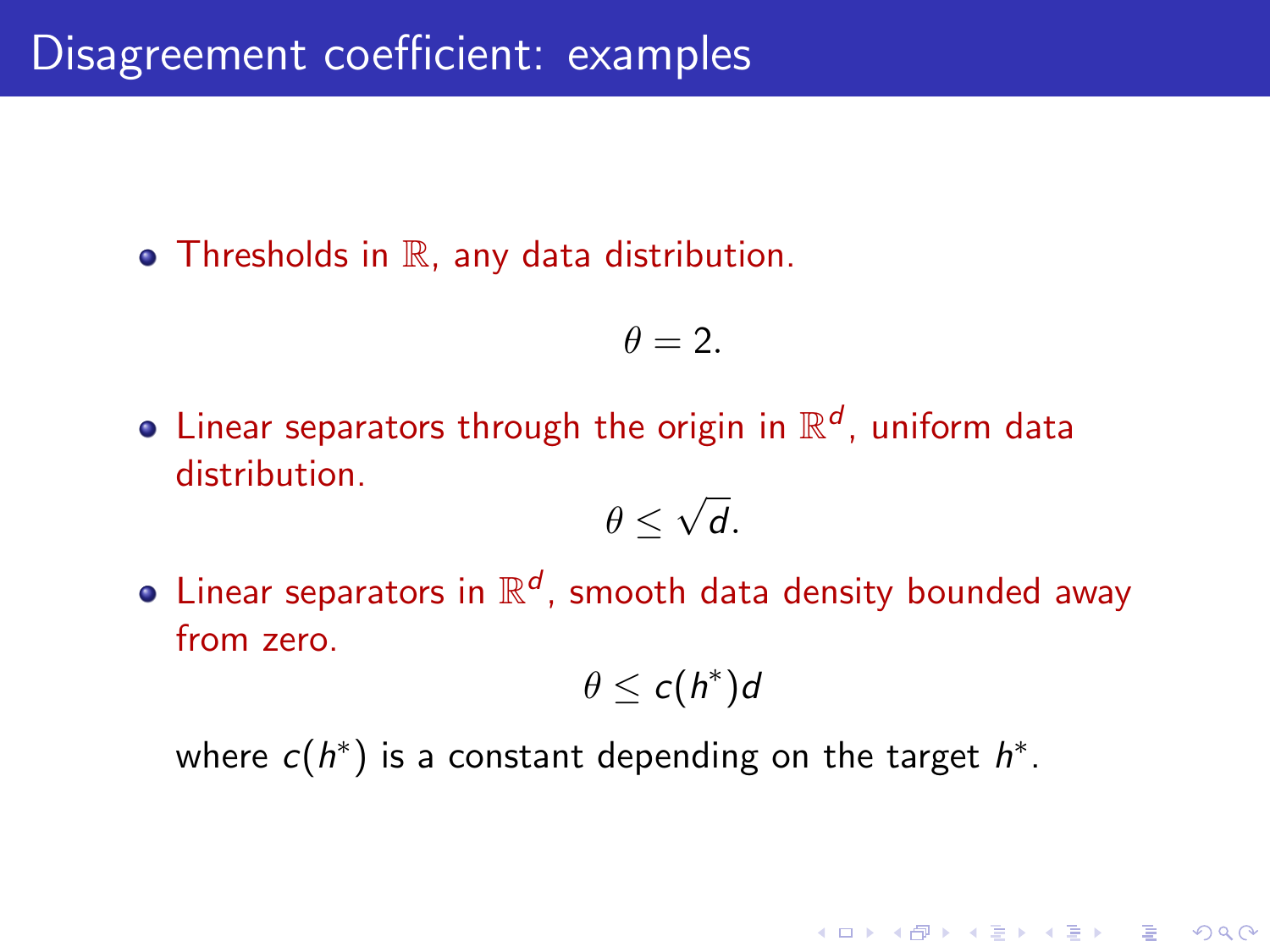Proofs are complex, but rest on the solution to a Martingale Barrier Problem.

K ロ ▶ K @ ▶ K 할 ▶ K 할 ▶ | 할 | ⊙Q @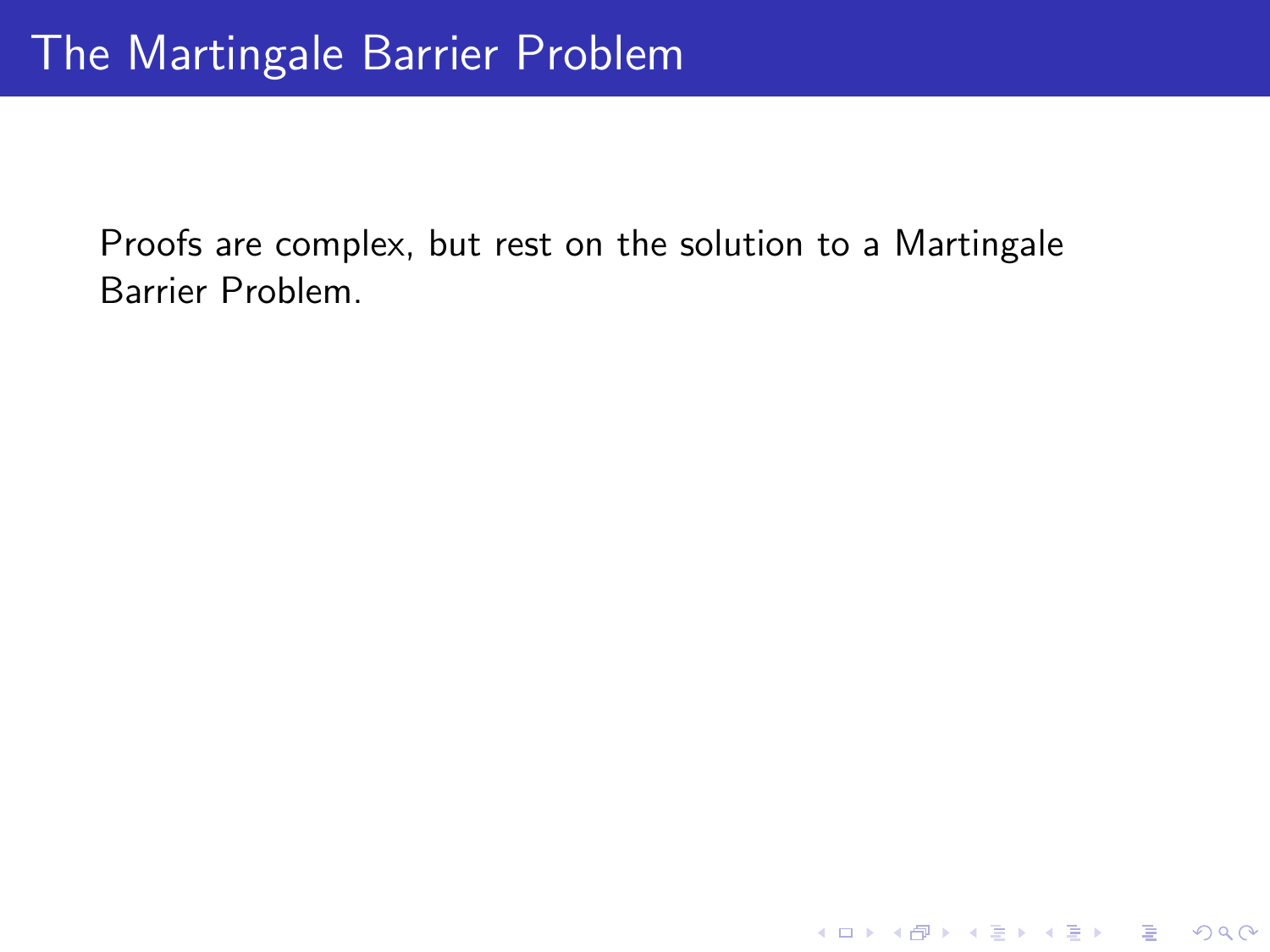Proofs are complex, but rest on the solution to a Martingale Barrier Problem.

Given a coin of bias  $< 0.5$ , how can we choose the probability of p of a coin flip so that:

 $\textbf{D}$  The average number of heads is small:  $\frac{1}{k}\sum_{(h,p)\in S}\frac{h}{p} < 0.5.$ 

**KORKAR KERKER EL VOLO** 

- $\textbf{2}$  The number of coin flips is minimized:  $\min\sum_{(h,p)\in S} p$  .
- **3** The probability is nontrivial:  $p > 0$ .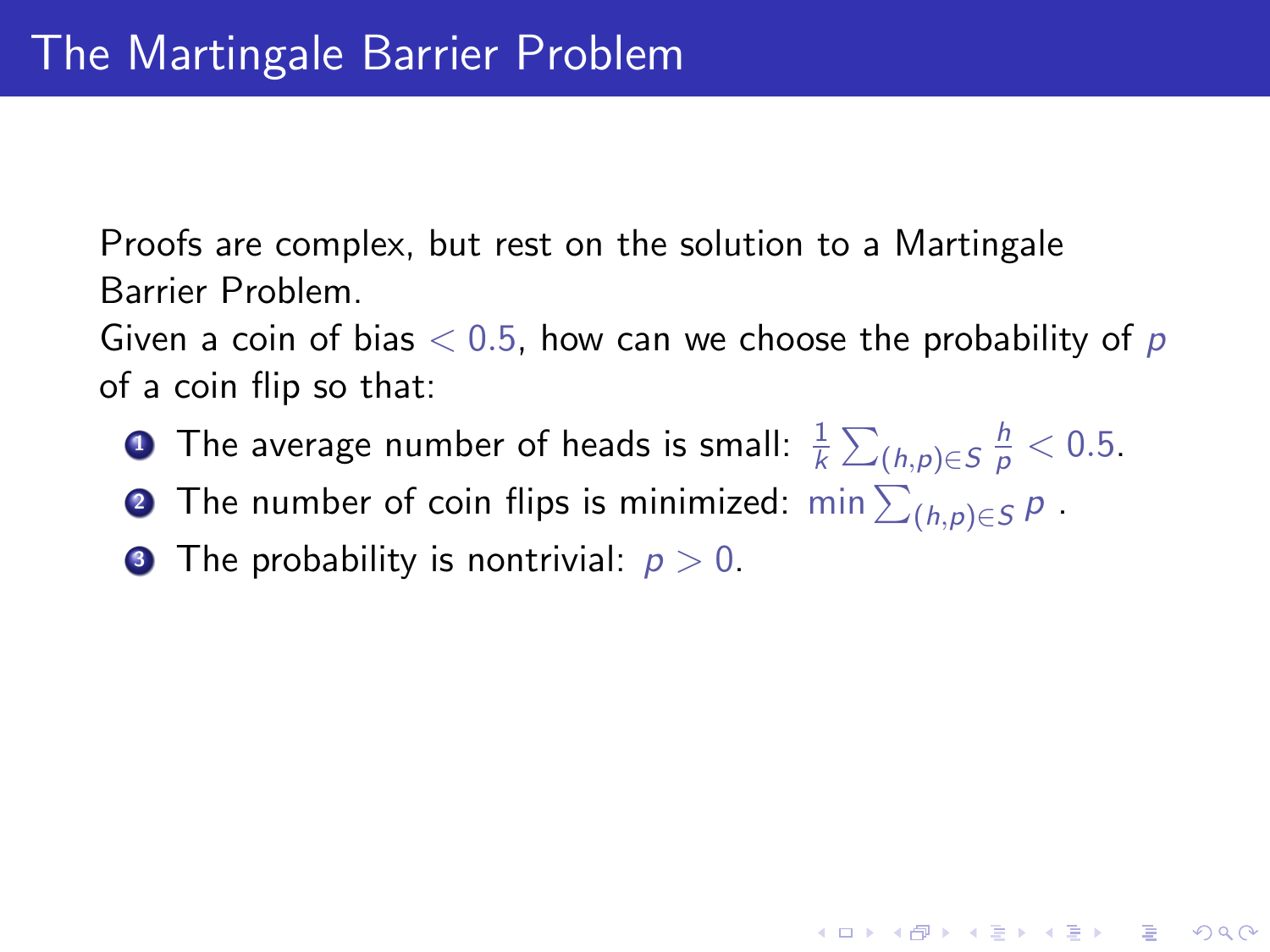Proofs are complex, but rest on the solution to a Martingale Barrier Problem.

Given a coin of bias  $< 0.5$ , how can we choose the probability of p of a coin flip so that:

- $\textbf{D}$  The average number of heads is small:  $\frac{1}{k}\sum_{(h,p)\in S}\frac{h}{p} < 0.5.$
- $\textbf{2}$  The number of coin flips is minimized:  $\min\sum_{(h,p)\in S} p$  .
- **3** The probability is nontrivial:  $p > 0$ .

 $p$  too small, implies that condition (1) is violated with a reasonable probability.

**AD A 4 4 4 5 A 5 A 5 A 4 D A 4 D A 4 PM**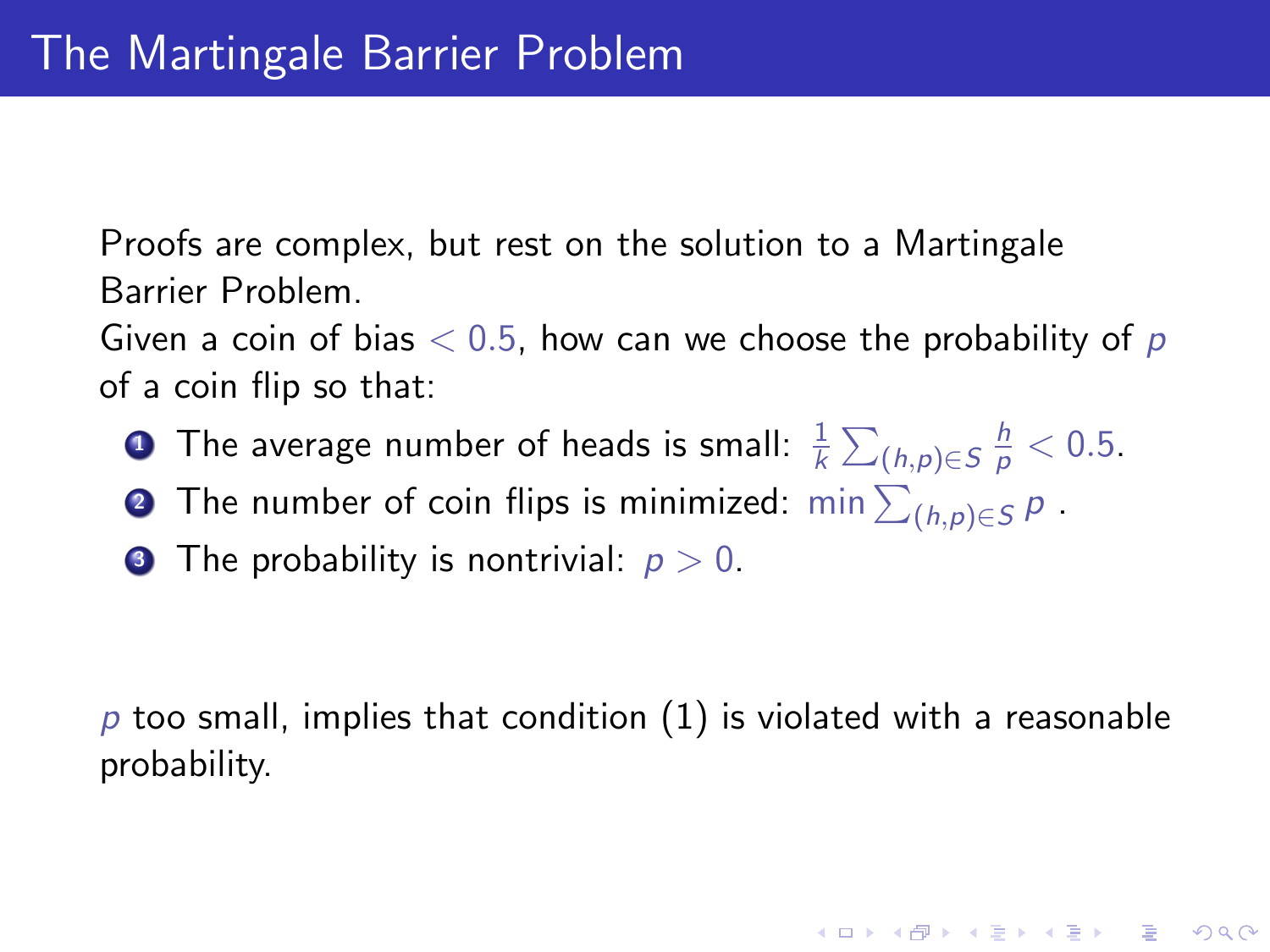#### Decision Tree Experiments



 $299$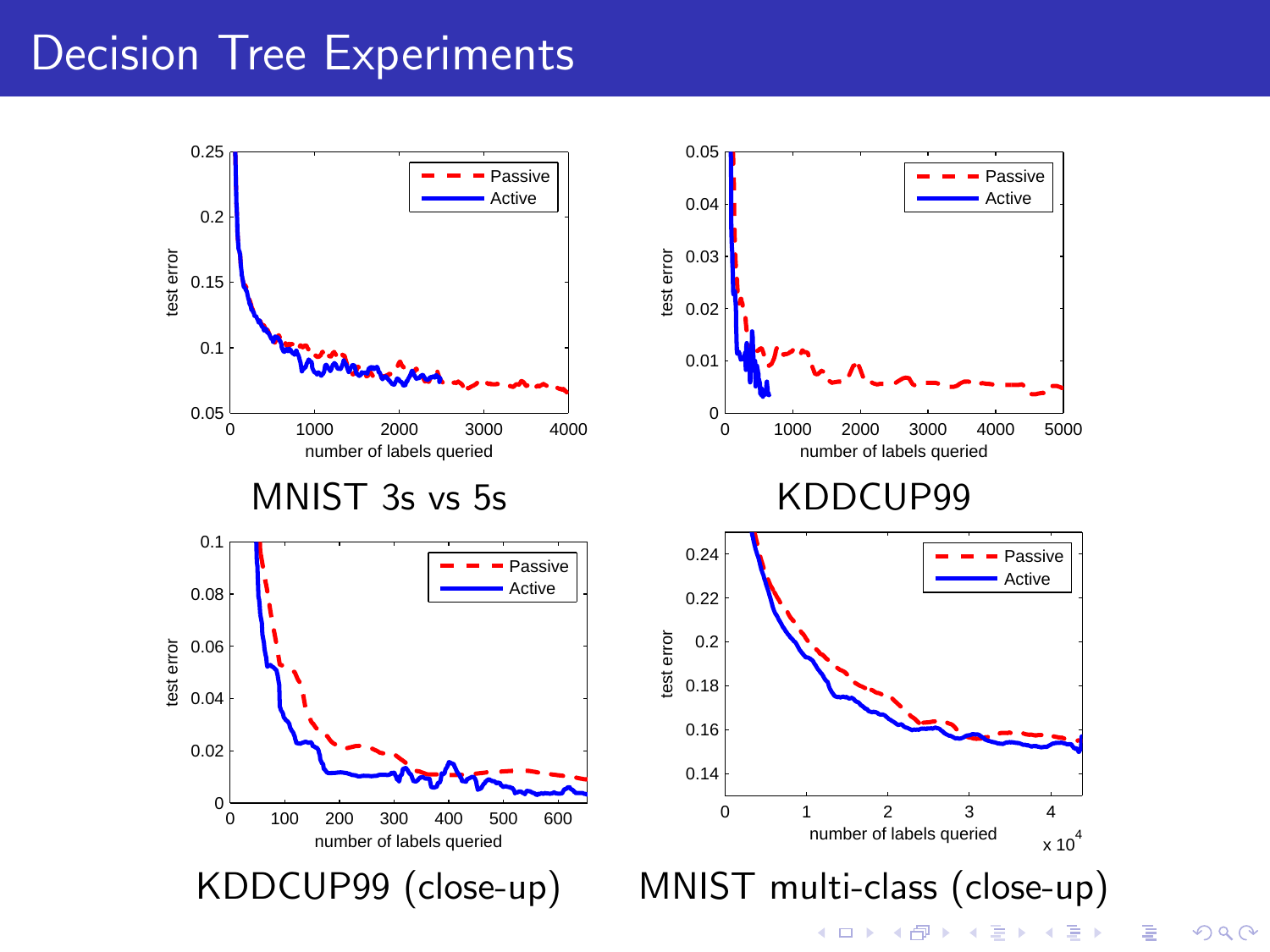## An Approximate IWAL

Let  $h(x) = \text{Learn}(S)$ .

Let  $h'(x) = \text{Learn}_{h(x) \neq y}(S)$ .

Claim: If Learn minimizes error rates, for all  $\epsilon > 0$ 

Learn $(S \cup (x, -h(x), t\Delta + \epsilon)) = h'(x)$ 

In other words  $t\Delta$  = importance weight required to change label for current x.

**KORKA SERKER ORA**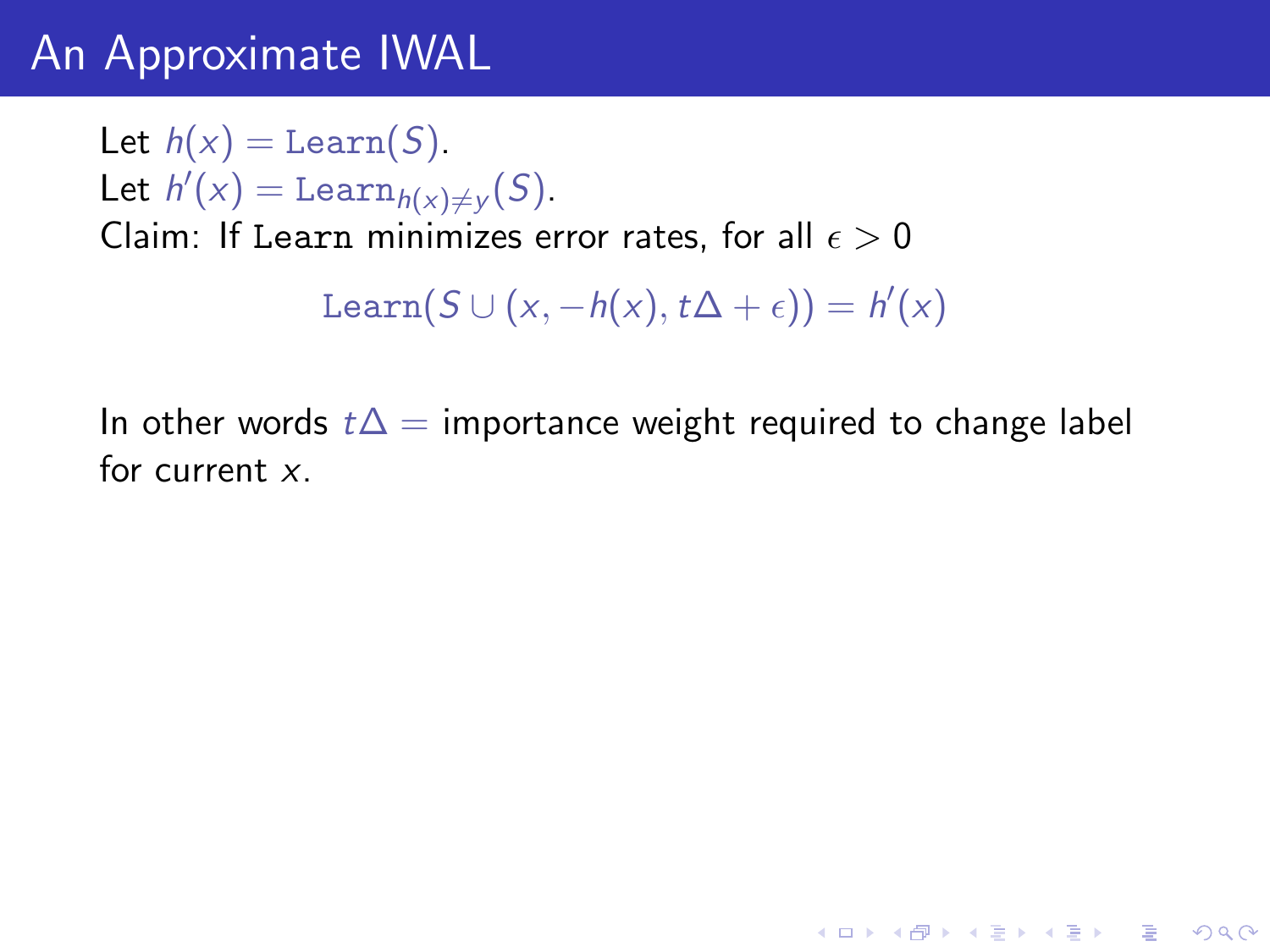## An Approximate IWAL

Let  $h(x) =$  Learn(S). Let  $h'(x) = \text{Learn}_{h(x) \neq y}(S)$ . Claim: If Learn minimizes error rates, for all  $\epsilon > 0$ Learn $(S \cup (x, -h(x), t\Delta + \epsilon)) = h'(x)$ 

In other words  $t\Delta$  = importance weight required to change label for current x.

Using Vowpal Wabbit as base learner, estimate  $t \cdot \Delta$  as the number of gradient updates with x required for prediction to switch (from  $0$  to  $1$ , or from  $1$  to  $0$ ).

e.g., for importance weight-aware square-loss update:

$$
\Delta_t := \frac{1}{t \cdot \eta_t} \cdot \log \frac{\max\{h(x), 1 - h(x)\}}{0.5}
$$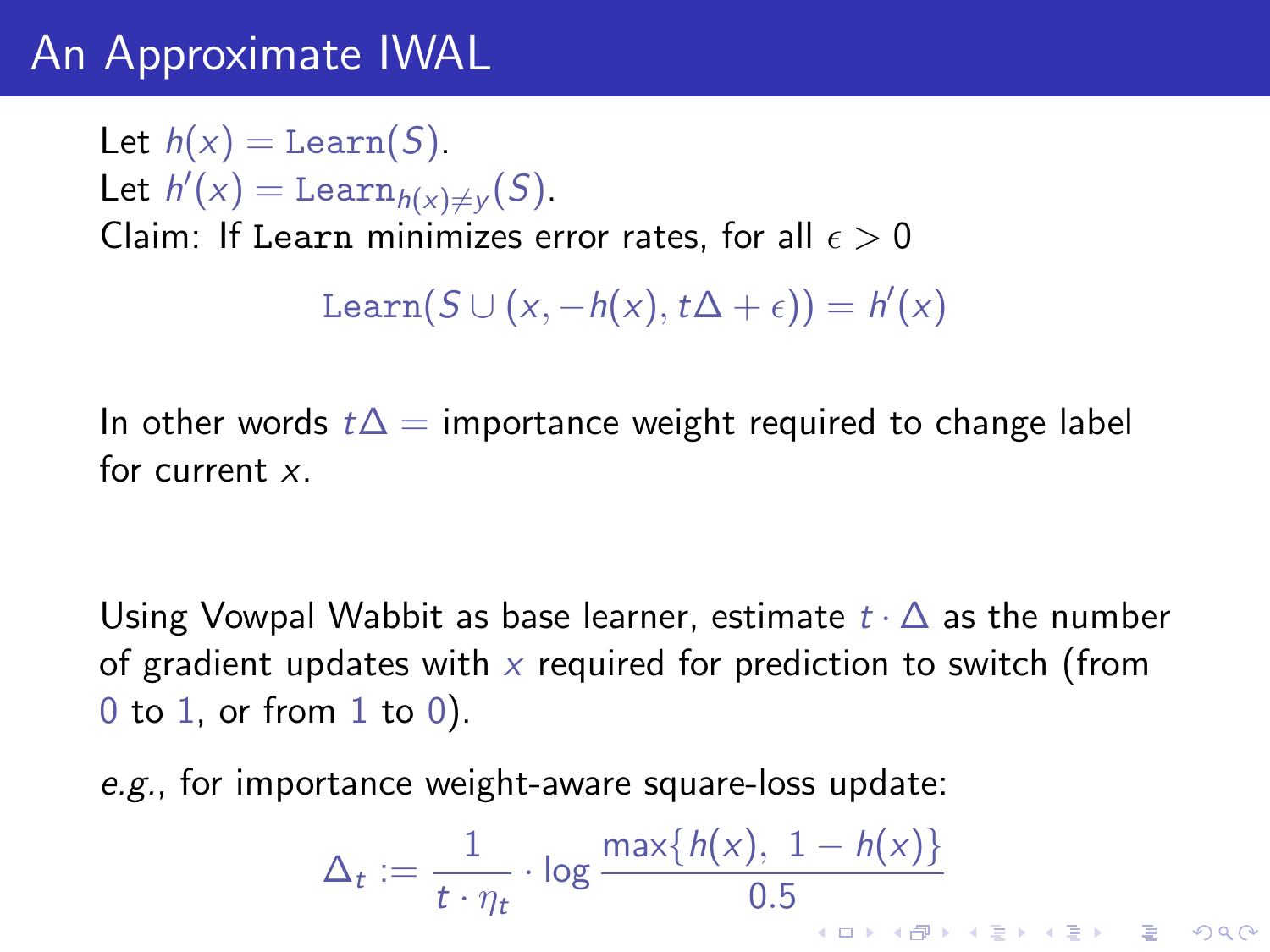### Active learning in Vowpal Wabbit

**Simulating active learning:** (tuning paramter  $C > 0$ ) vw --active simulation --active mellowness C (increasing  $C \rightarrow \infty$  = supervised learning)

**K ロ ▶ K @ ▶ K 할 X X 할 X 및 할 X X Q Q O**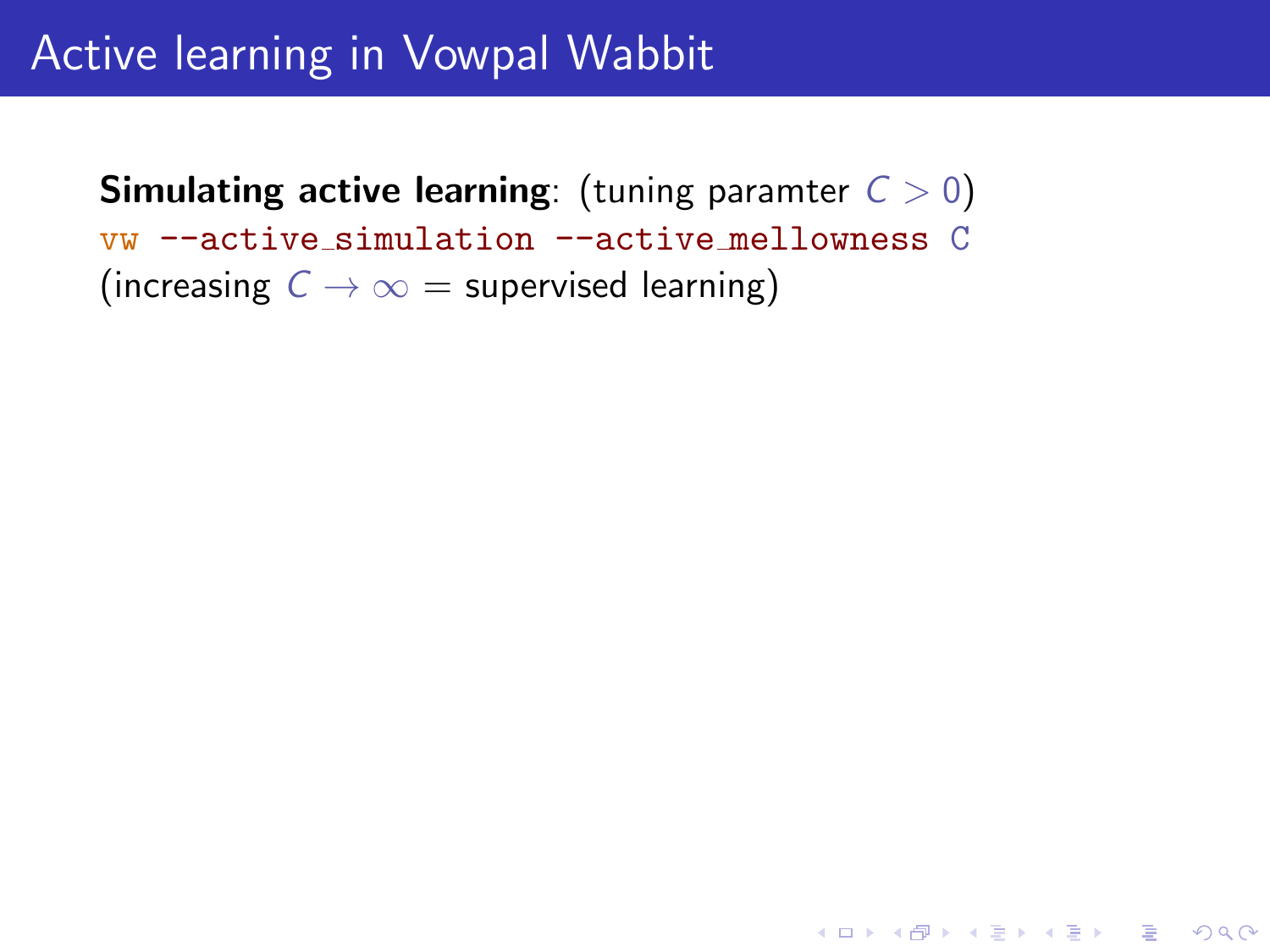#### Active learning in Vowpal Wabbit

**Simulating active learning:** (tuning paramter  $C > 0$ ) vw --active simulation --active mellowness C (increasing  $C \rightarrow \infty$  = supervised learning)

#### Deploying active learning:

vw --active learning --active mellowness C --daemon

- vw interacts with an active interactor (ai)
- **•** receives labeled and unlabeled training examples from ai over network
- $\bullet$  for each unlabeled data point,  $vw$  sends back a query decision (and an importance weight if label is requested)
- ai sends labeled importance-weighted examples as requested
- vw trains using labeled importance-weighted examples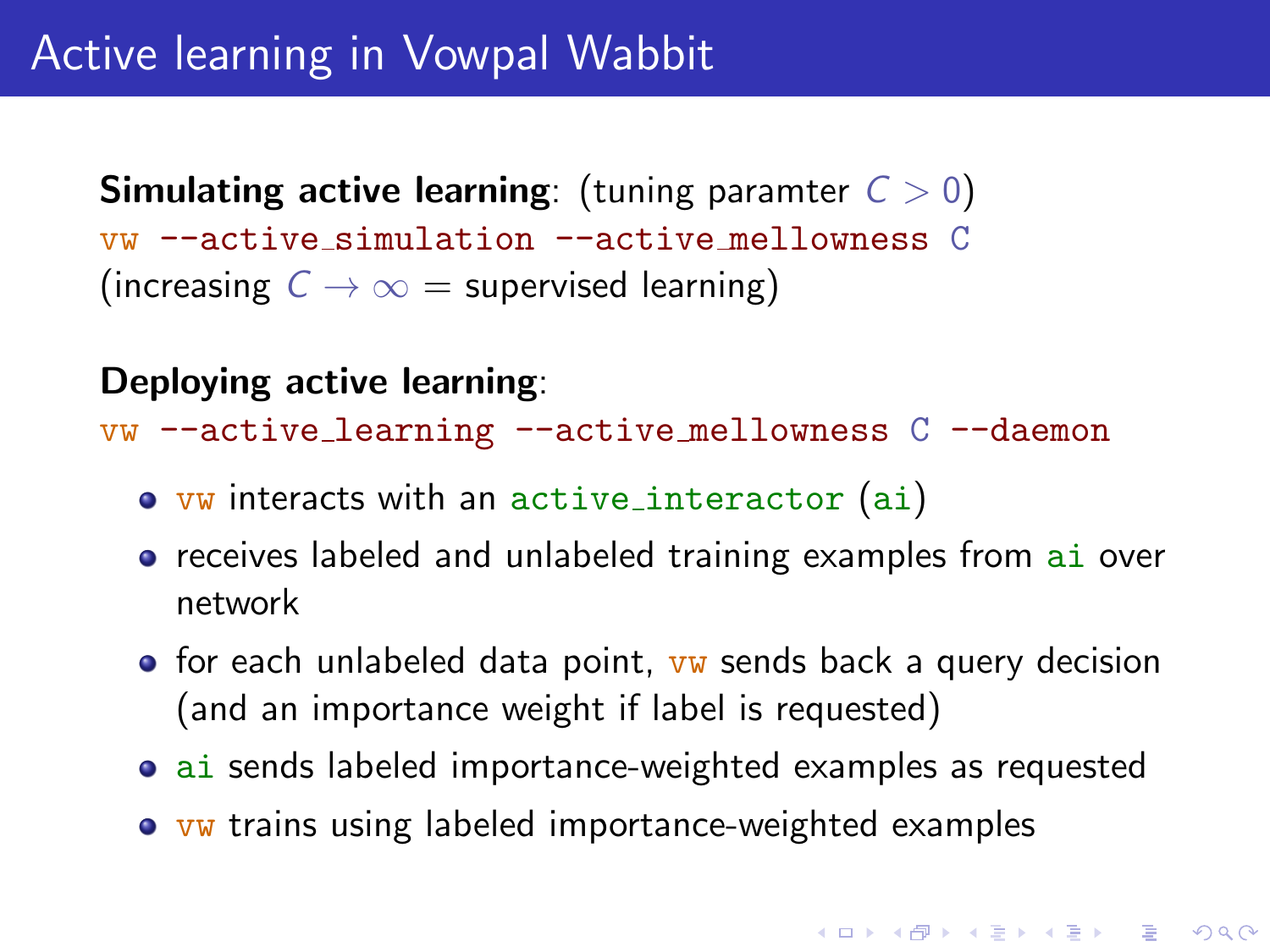#### Active learning in Vowpal Wabbit



active interactor.cc (in git repository) demonstrates how to implement this protocol.

K ロ ▶ K @ ▶ K 할 > K 할 > 1 할 > 1 이익어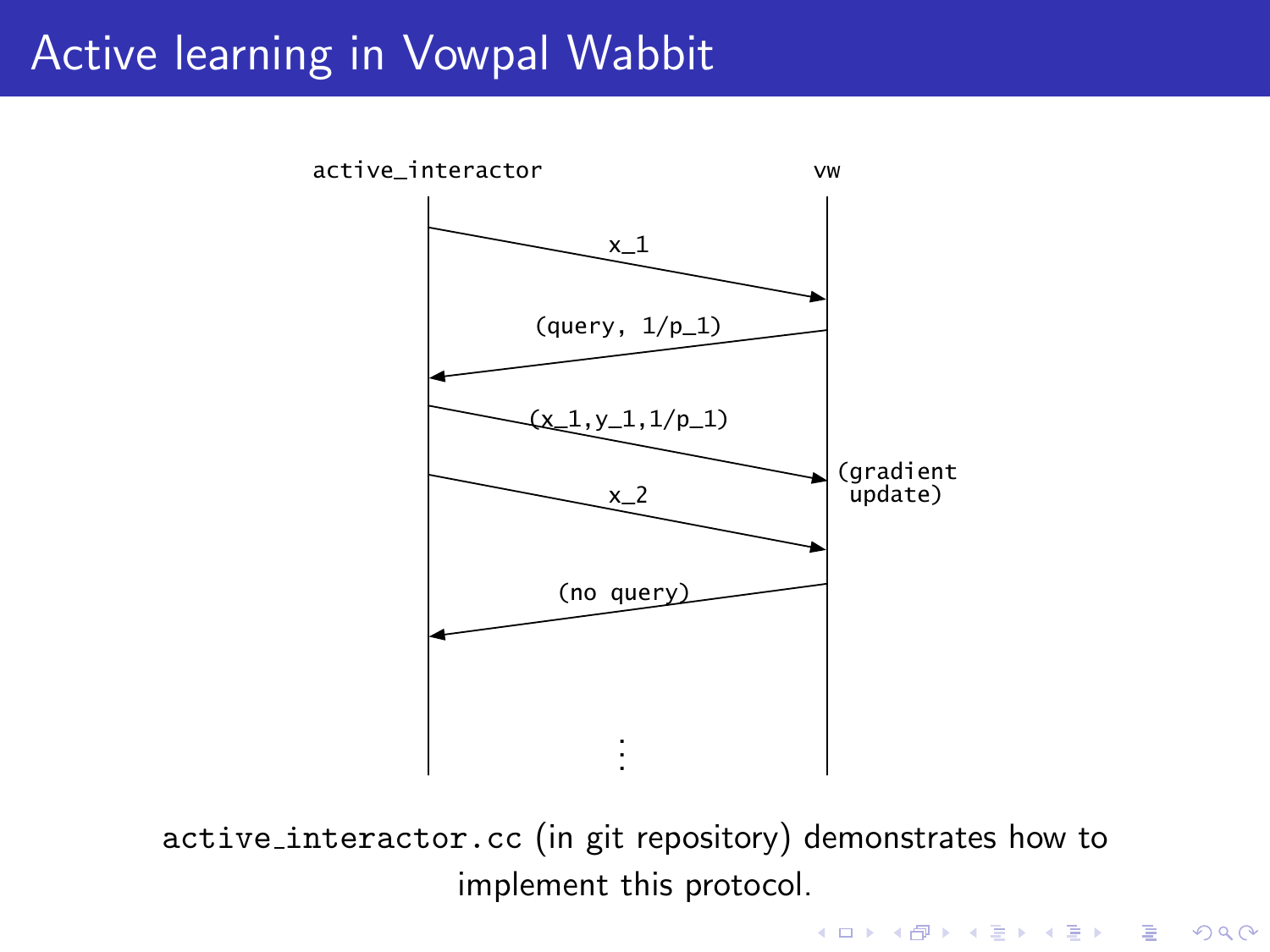vw --active simulation --active mellowness 0.005 -b 22 --loss function logistic --ngram 2 --skips 4 -c rcv1.train.raw.txt

**K ロ ▶ K @ ▶ K 할 X X 할 X 및 할 X X Q Q O \***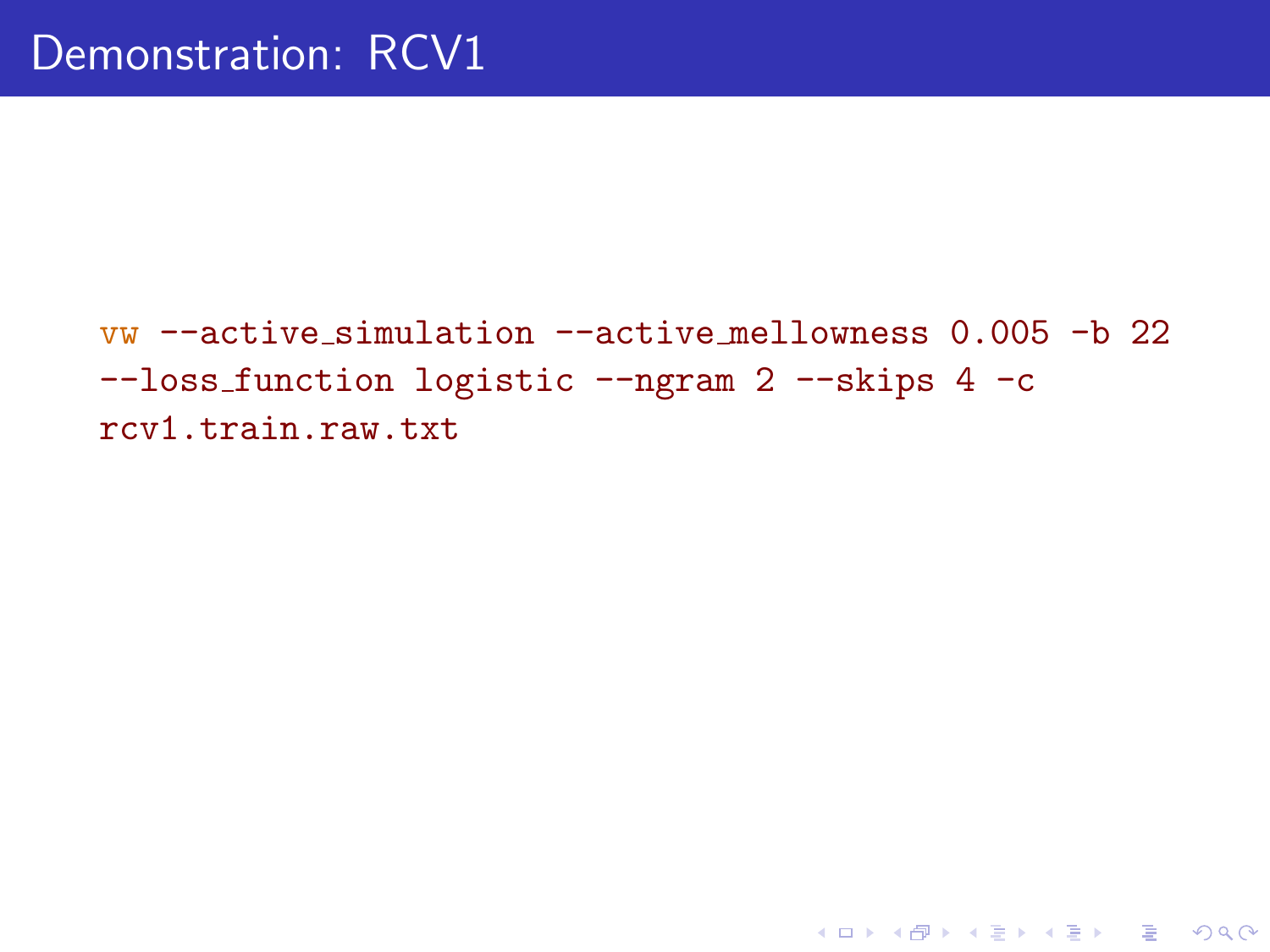$vw$  --active simulation --active mellowness 0.005 -b 22 --loss function logistic --ngram 2 --skips 4 -c rcv1.train.raw.txt

**KORK STRATER STRAKER** 

- <sup>1</sup> 21K labels vs. 760K for supervised
- 2 8s vs. 15s for supervised
- **3** Substantially better than uniform random sampling.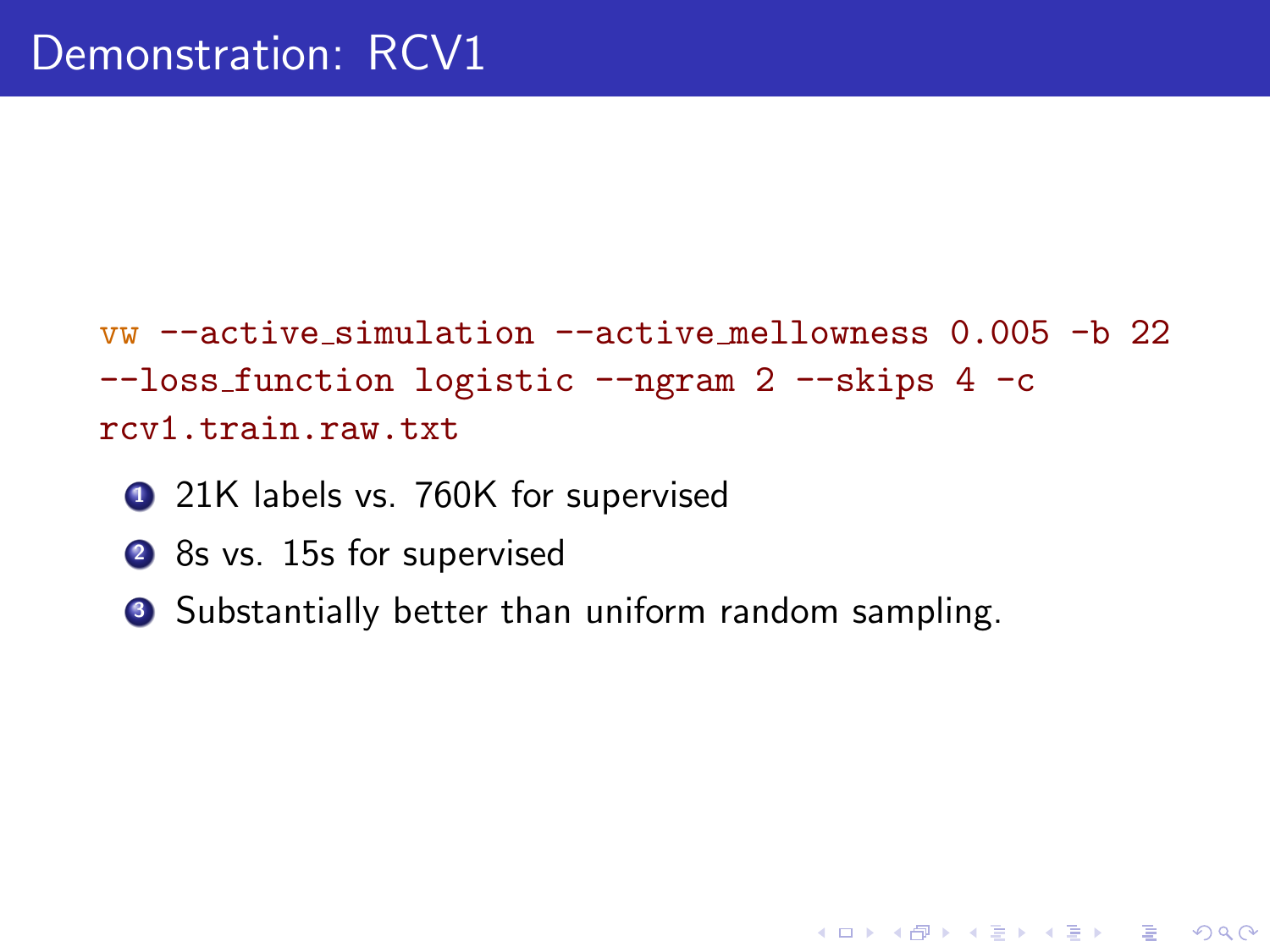## Online Linear Learning results

<span id="page-36-0"></span>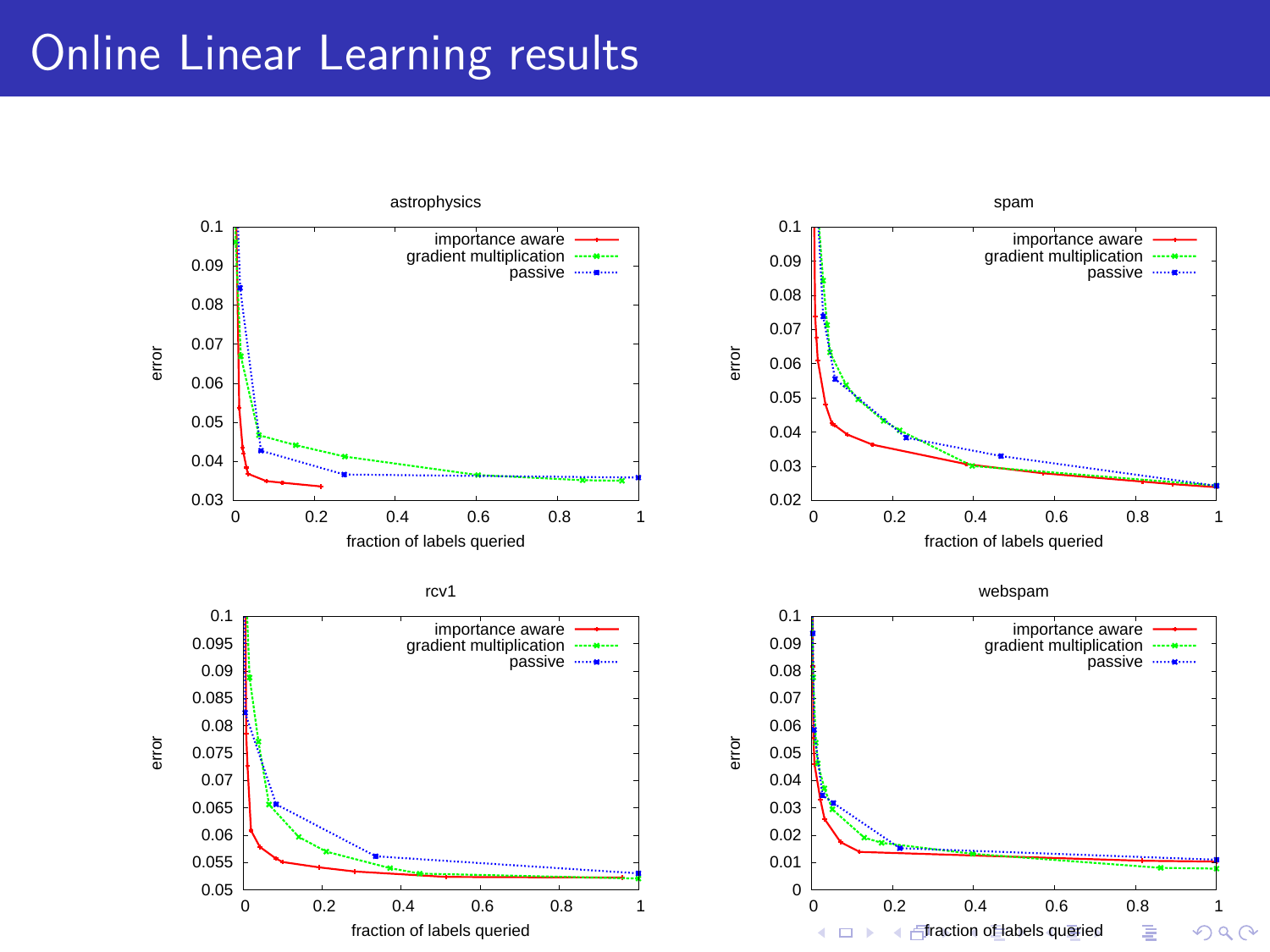<span id="page-37-0"></span>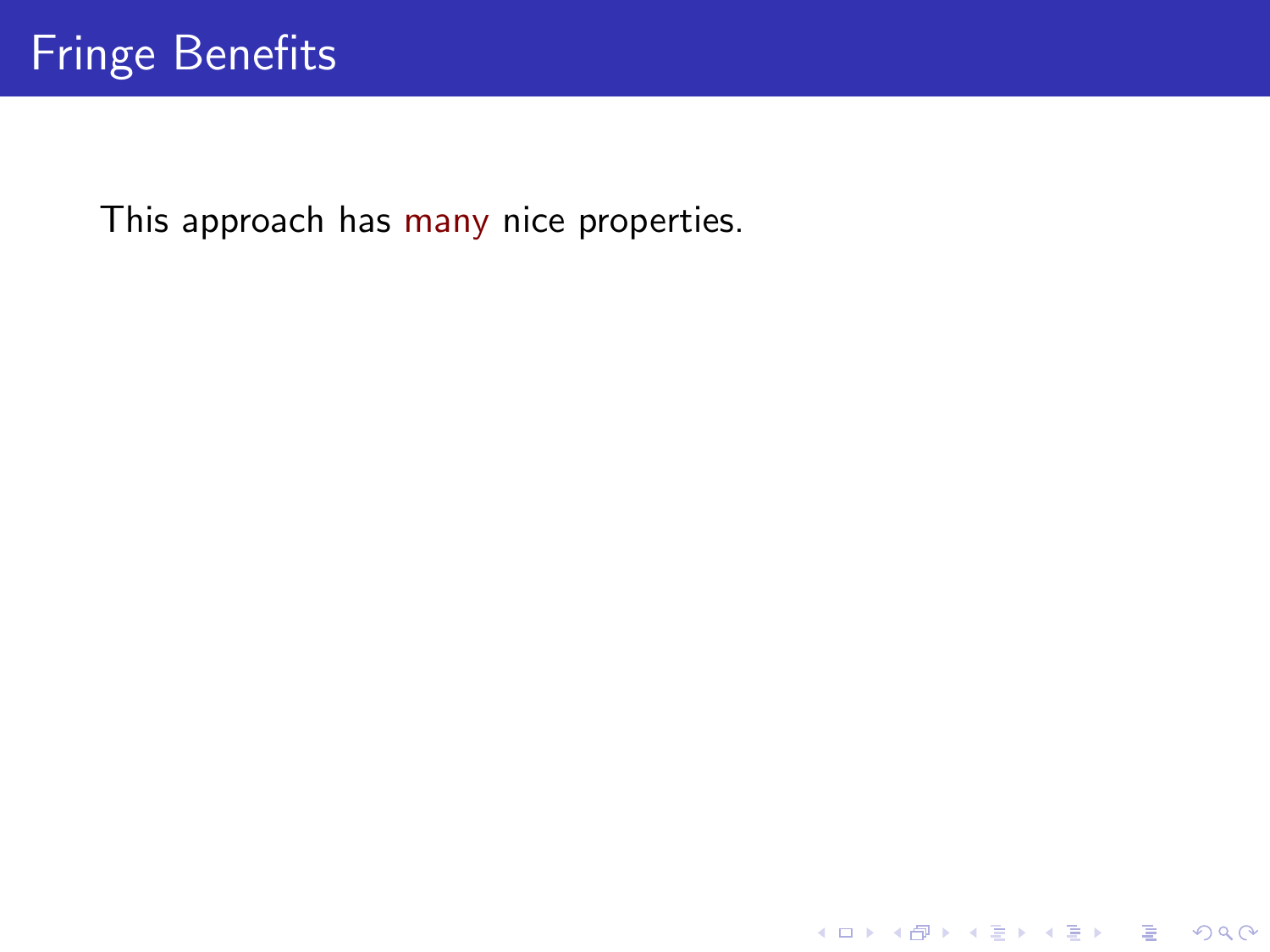K ロ ▶ K @ ▶ K 할 ▶ K 할 ▶ | 할 | ⊙Q @

**4** Always consistent.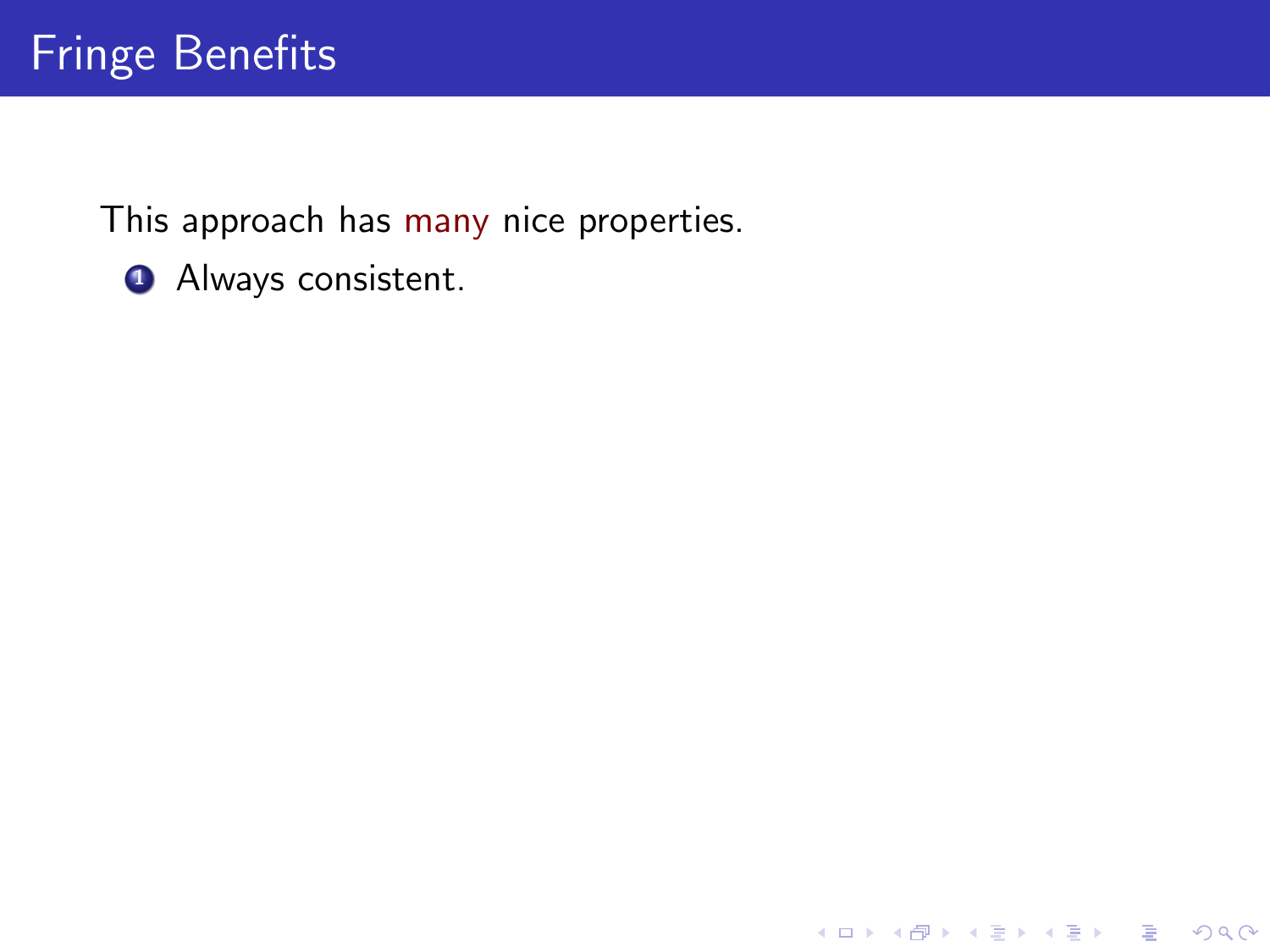- **4** Always consistent.
- 2 Efficient.
	- **Q** Label Efficient.
	- **2** Unlabeled data efficient.
	- **3** Computationally efficient.

K ロ ▶ K @ ▶ K 할 > K 할 > 1 할 > 1 이익어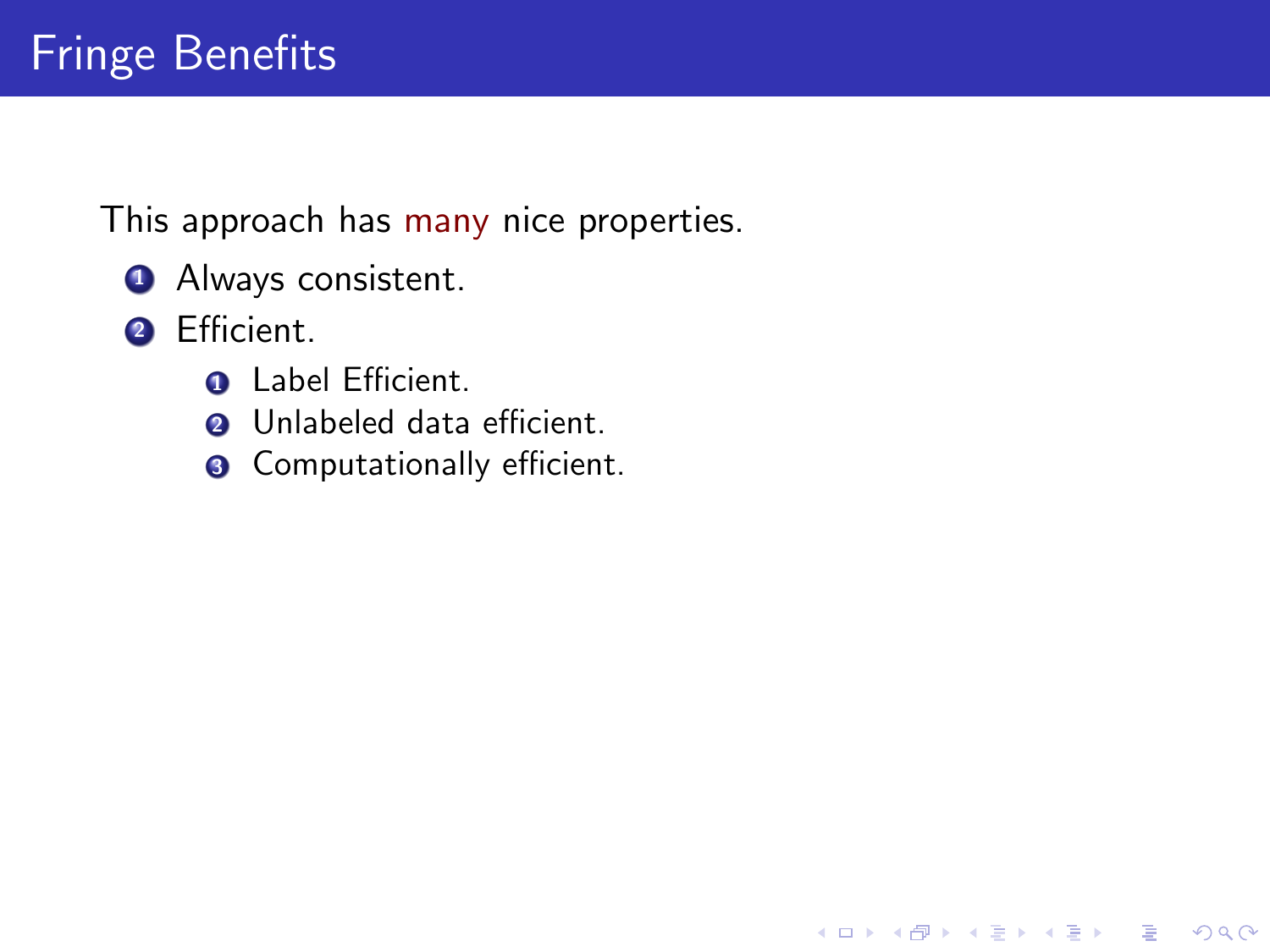- Always consistent.
- 2 Efficient.
	- Label Efficient.
	- Unlabeled data efficient.
	- Computationally efficient.
- Compatible.
	- With Online Algorithms
	- With any optimization-style classification algorithm.

**KORKA SERKER ORA** 

- <sup>3</sup> With any Loss function
- With supervised learning
- With switching learning algorithms (!)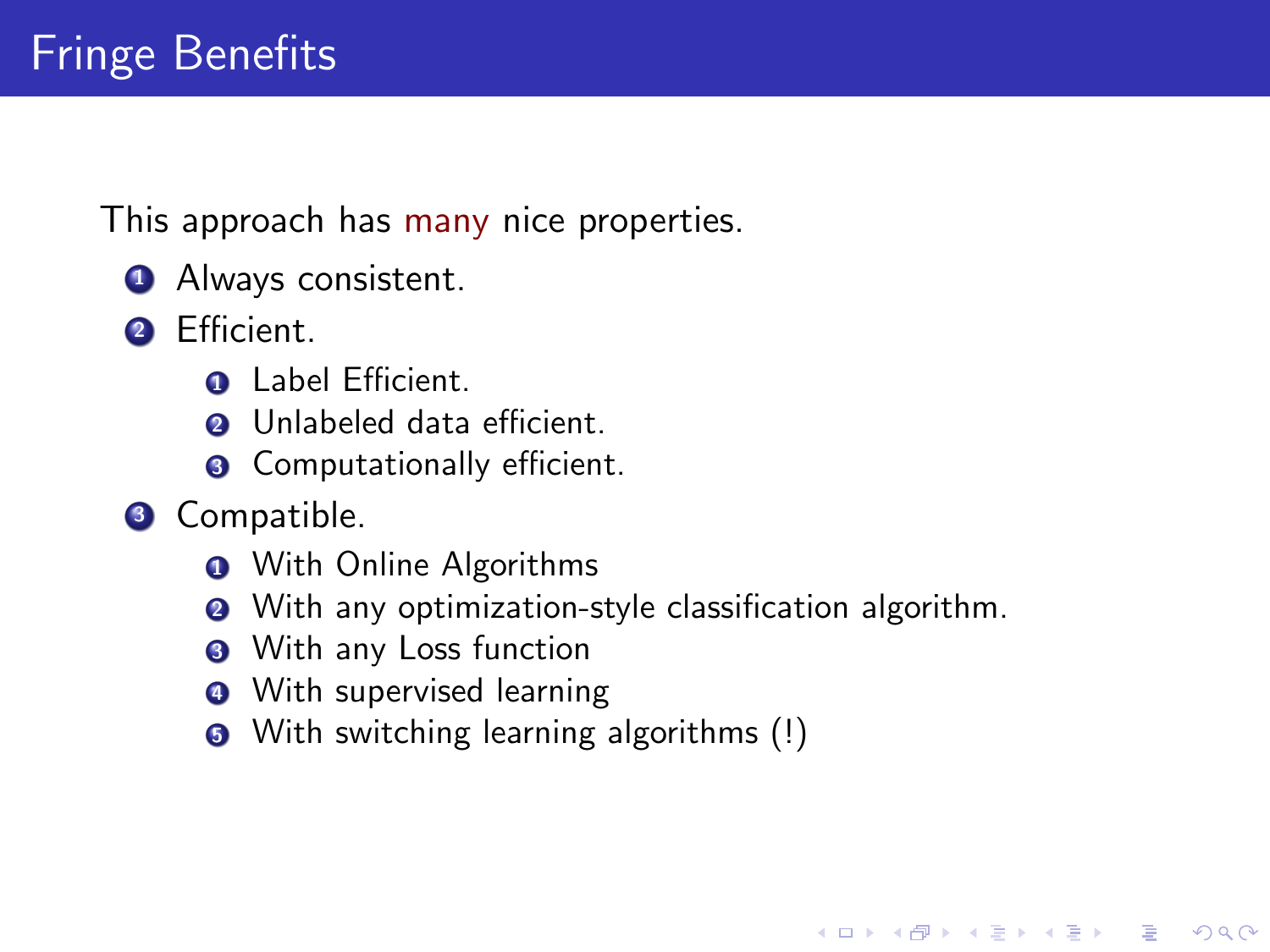- Always consistent.
- 2 Efficient.
	- Label Efficient.
	- Unlabeled data efficient.
	- Computationally efficient.
- Compatible.
	- With Online Algorithms
	- With any optimization-style classification algorithm.

**KORKA SERKER ORA** 

- <sup>3</sup> With any Loss function
- With supervised learning
- With switching learning algorithms (!)
- It works, empirically.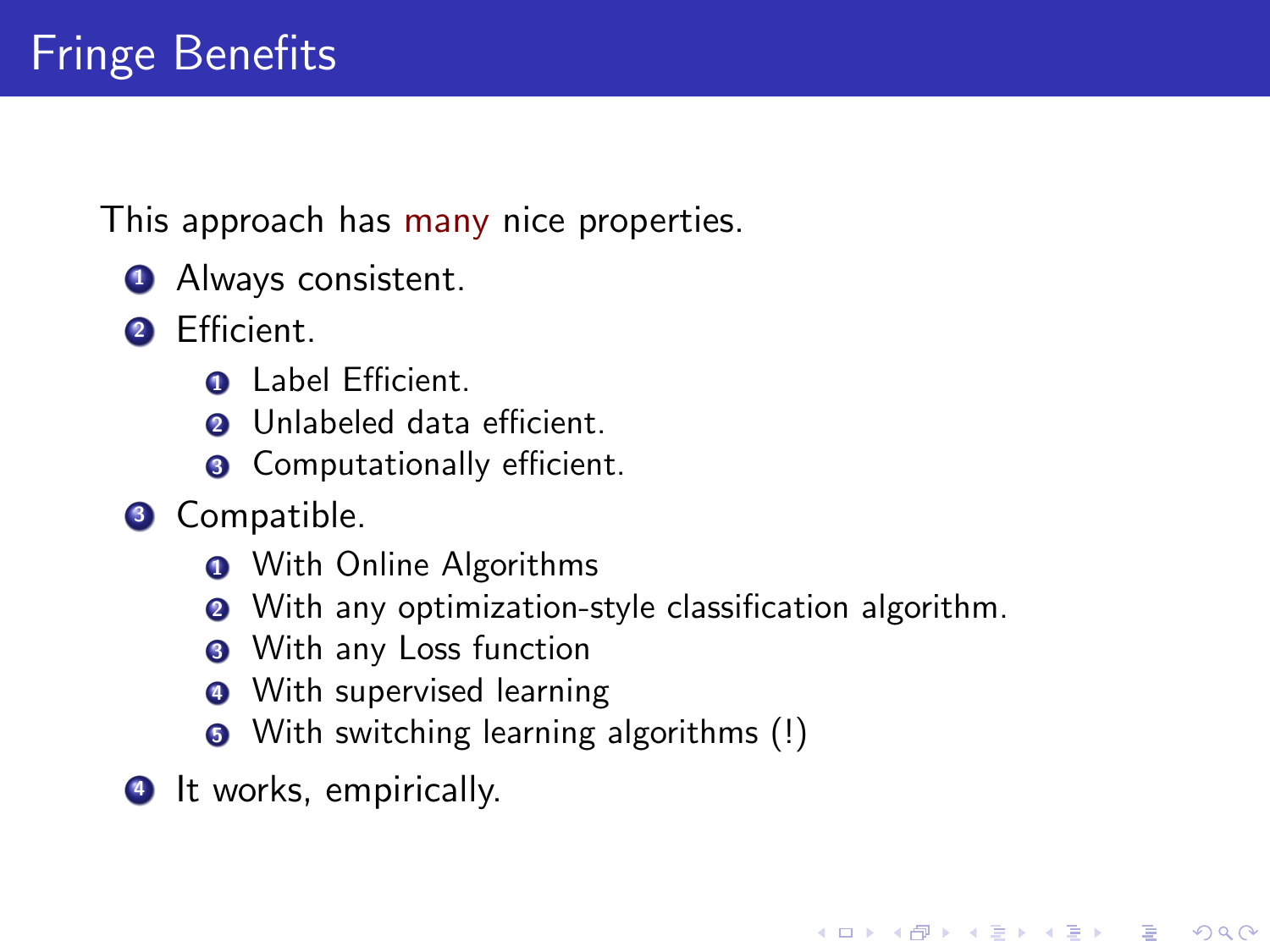Many other issues come up when trying to use human labelers. At NYU, there is some good work by people in Wharton on this.

K ロ K K (P) K (E) K (E) X (E) X (P) K (P)